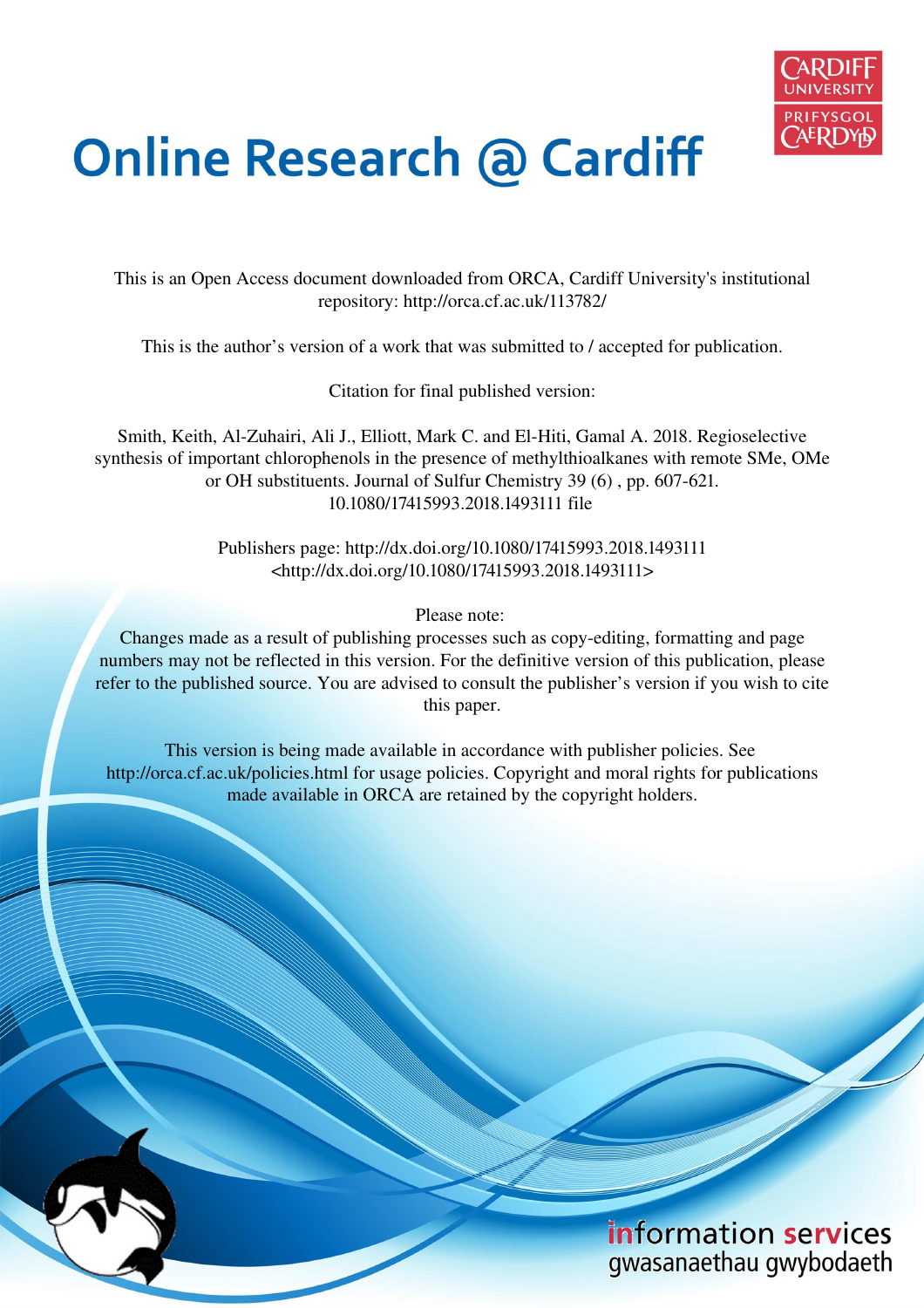# **Regioselective synthesis of important chlorophenols in the presence of methylthioalkanes with remote SMe, OMe or OH substituents**

Keith Smith<sup>a,\*</sup>, Ali J. Al-Zuhairi<sup>a,‡</sup>, Mark. C. Elliott<sup>a</sup>, Gamal A. El-Hiti<sup>b,\*</sup>

a School of Chemistry, Cardiff University, Main Building, Park Place, Cardiff CF10 3AT, UK <sup>b</sup> Cornea Research Chair, Department of Optometry, College of Applied Medical Sciences, King Saud University, P.O. Box 10219, Riyadh 11433, Saudi Arabia E-mail: [smithk13@cardiff.ac.uk,](mailto:smithk13@cardiff.ac.uk) [gelhiti@ksu.edu.sa](mailto:el-hitiga@cardiff.ac.uk)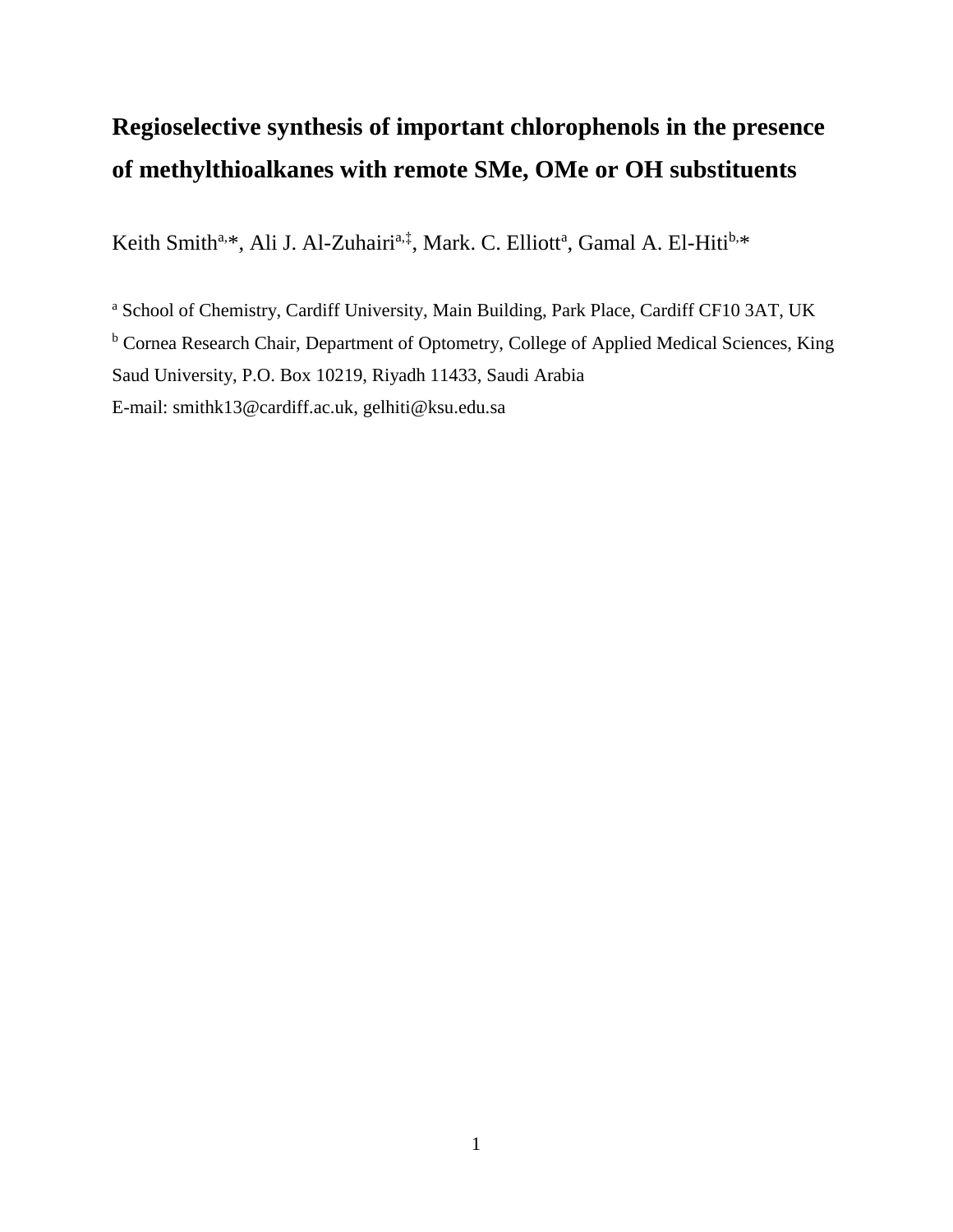#### **ABSTRACT**

Various methylthio alcohols, methoxy(methylthio)alkanes and *bis*(methylthio)alkanes have been used as regioselectivity modifiers in the chlorination reactions of various phenols at room temperature. The process involves use of a slight excess of sulfuryl chloride in the presence of aluminum or ferric chloride as an activator. Methylthio alcohols, methoxy(methylthio)alkanes and *bis*(methylthio)alkanes having 2 and 3 methylene groups as a spacer were found to be good for the *para*-selective chlorination of *o*-cresol and phenol. On the other hand, methylthio alcohols, methoxy(methylthio)alkanes and *bis*(methylthio)alkanes having 6 and 9 methylene groups were found to be good for the selective *para*-chlorination of *m*-xylenol and *m*-cresol. Calculations using density functional theory on *bis*(methylthio)alkanes have suggested two different types of stable chlorinated intermediates depending on the number of methylene units as a spacer.

**KEYWORDS** Regioselective chlorination; Methylthio alcohols; Methoxy(methylthio)alkanes; *bis*(Methylthio)alkanes; Phenols

# **1. Introduction**

Chlorinated phenols are important intermediates for many pharmaceutical and industrial products [1,2]. Also, they act as commercial disinfectants and household active ingredients and have to be isomerically pure to avoid problems associated with use of chlorinated phenol mixtures. Therefore, the development of selective chlorination processes for simple phenols is highly desirable, both in its own right and to reduce the waste from use of traditional procedures [3–5].

Various procedures have been reported for improving the selectivity of chlorination reactions of phenols. For example, chlorination of phenol over an Al-pillared montmorillonite clay using freshly distilled sulfuryl chloride  $(SO_2Cl_2)$  in 2,2,4-trimethylpentane as solvent at 25 C gave 4-chlorophenol in 76% yield and a *para*/*ortho* ratio of 5.7, while reaction under similar conditions in the presence of partially cation-exchanged L type zeolite gave 4-chlorophenol in 85% yield and a *para*/*ortho* ratio of 8, compared to a *para*/*ortho* ratio of only 1.7 when reaction was carried out in the absence of the clay [6]. Chlorination of *o*-cresol attached to Merrifield resin with sulfuryl chloride in dichloromethane (DCM), followed by a trifluoroacetic acid (TFA) decoupling step, was more selective, giving *p*-chloro-*o*-cresol in high yield with a *para*/*ortho*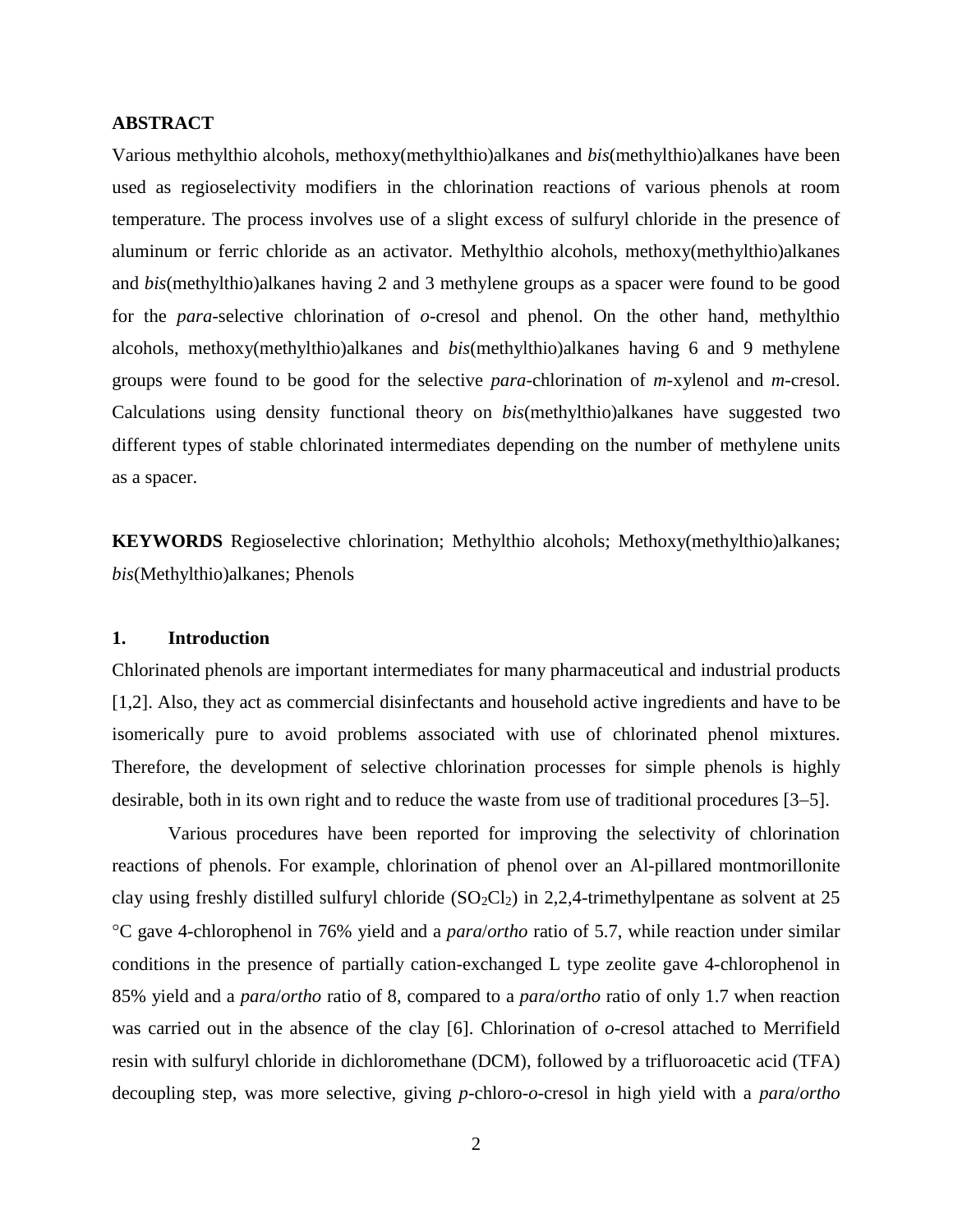ratio of *ca*. 50 [7]. However, the reaction has been applied on only a very small scale (0.33 mmol of *o*-cresol) and also involves several steps, solvents, reagents and a relatively large quantity of Merrifield resin, so is not attractive for commercial application. As a result of the commercial importance of the products, regioselective halogenation of phenols continues to attract attention [8-16] and there is still a need for convenient yet highly selective processes.

Chlorination of phenols over sulfur containing compounds in the presence of metal halides [17-19] offers considerable potential for regioselectivity. For example, use of diphenyl sulfide in the presence of aluminum chloride  $(AICI<sub>3</sub>)$  in chlorination of  $o$ -cresol with sulfuryl chloride gave mainly *p*-chloro-*o*-cresol with a *para/ortho* ratio of *ca*. 20 [17,18]. We have previously shown that simple aliphatic sulfides can also improve *para*-selectivity in chlorination reactions of phenols with sulfuryl chloride [20,21]. Unfortunately, some examples of such sulfides are volatile and not desirable for use in commercial application. However, such volatility was overcome by the use of modified Merrifield resins or dithiaalkanes [22,23]. As part of our continued interest in the use of solid catalysts in regioselective aromatic electrophilic substitution reactions [24–27], we recently showed that cyclic or polymeric disulfides could also be used to improve regioselectivity in chlorination of phenols [28].

The conventional wisdom is that sulfur compounds give greater *para*-selectivity in chlorination of phenols by forming bulky chlorosulfonium salts that can more readily approach the more distal *para*-position than the proximal *ortho*-position of the phenol [17]. However, some of our results did not appear to fit very well with this conventional understanding. Therefore, we decided to investigate the use of different sulfur containing compounds that could help probe the effect of sulfur groups in chlorination reactions of phenols. In the present work we report the use of a range of methylthio alcohols, methoxy(methylthio)alkanes and *bis*(methylthio)alkanes in chlorination reactions of various phenols. We have also attempted to understand the chlorinated intermediates that might be formed when *bis*(methylthio)alkanes are used as additives by the use of density functional theory (DFT) calculations of the structures of the reactive intermediates.

## **2. Results and discussion**

The ability of the hydroxyl group of phenols to interact through hydrogen bonding with electronegative atoms has been utilized in selective *ortho*- or *para*-chlorinations of phenol [29].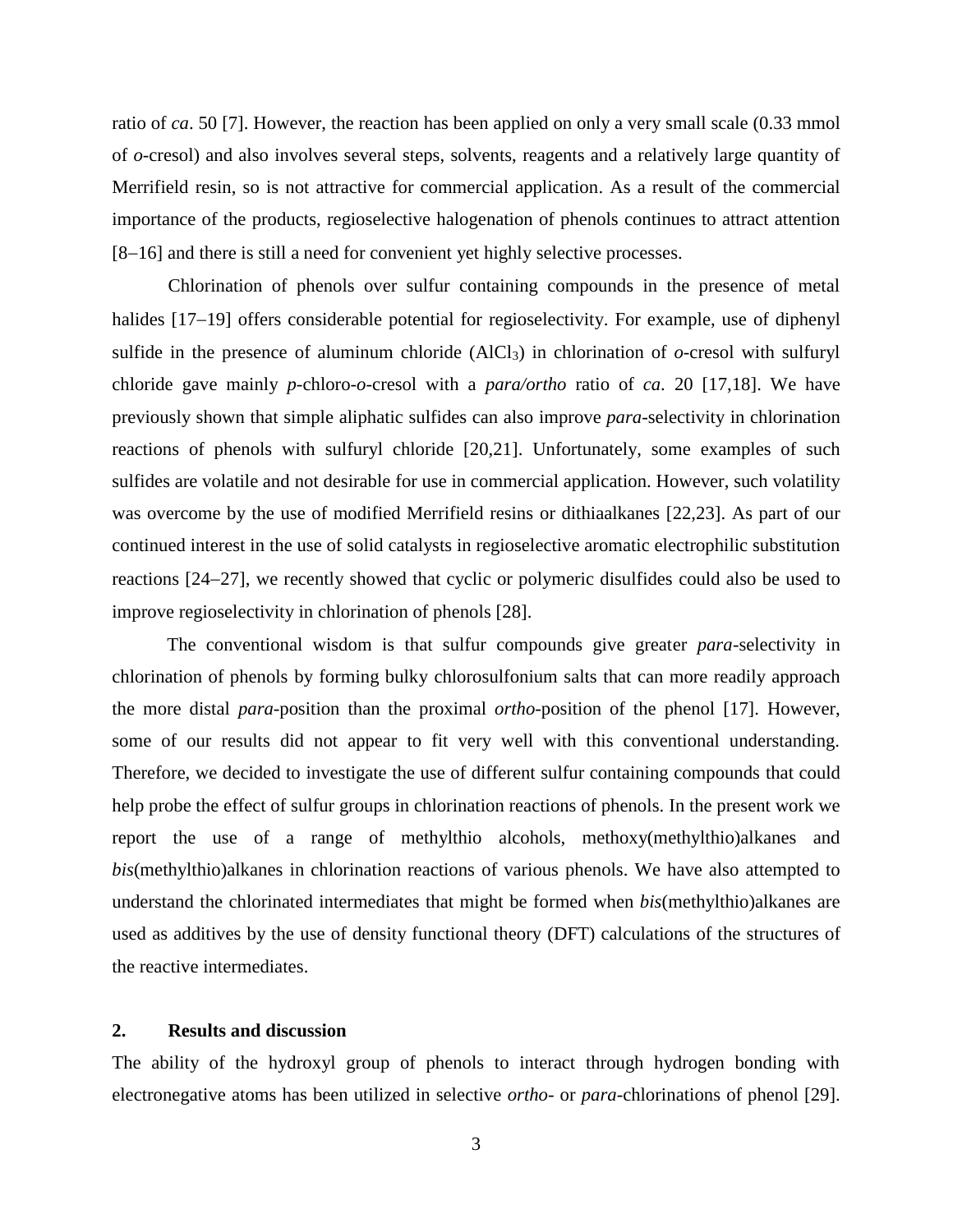One working hypothesis for some of the unexpected results that we had observed previously with dithiaalkanes was that there was interaction between the phenolic OH group and one sulfur atom, which resulted in a chlorosulfonium group located at the other end of a spacer group being located closer to one potential reaction site than to another. However, the hydrogen bonding between a phenolic OH group and a methylthio group is not expected to be very strong and a stronger interaction (and perhaps greater regioselectivity as a result) might be expected from a methoxy or hydroxyl group. Therefore, we have prepared a range of methylthioalkylene derivatives with different alkylene spacer groups and three different remote substituents, namely OH, OMe and SMe (Fig. 1) and investigated their use as additives in the chlorination of phenols. We would expect the three different substituents to show different hydrogen bonding abilities, which would presumably cause different regioselectivity in chlorination reactions moderated by the different compounds. In particular, we would expect the hydrogen-bonding to a phenolic hydroxyl group to diminish in the order OH, OMe, SMe.

Methylthio alcohols [30–33] having 2–9 methylene groups (Fig. 1) were prepared from the corresponding hydroxyalkylenethiols using one mole equivalent of methyllithium followed by the addition of one mole equivalent of iodomethane, while the corresponding methoxy(methylthio)alkanes [34,35] were prepared from the same starting materials using two mole equivalents of MeLi followed by the addition of two mole equivalents of MeI. *bis*(Methylthio)alkanes [36,37] having 2–9 methylene groups (Fig. 1) were prepared from the corresponding dithiols using two mole equivalents of MeLi followed by the addition of two mole equivalents of MeI.

$$
MeS - (CH2)n - XR1
$$
  
X = 0 or S  
R<sup>1</sup> = H (X = 0) or Me (X = 0,S)  
n = 2, 3, 4, 6, or 9

**Fig. 1.** The structures of methylthioalkyl sulfides, ethers and alcohols prepared in this study.

In view of the importance of 4-chloro-3,5-dimethylphenol (*para-*chloro-*meta-*xylenol, PCMX) as a commercial disinfectant, we first attempted chlorination of *m*-xylenol (50 mmol) with sulfuryl chloride (57.7 mmol) (Scheme 1) in the presence of methylthio alcohols (30 mg) and FeCl<sub>3</sub> (25 mg) in dichloromethane (DCM, 25 mL). FeCl<sub>3</sub> was chosen instead of AlCl<sub>3</sub> as the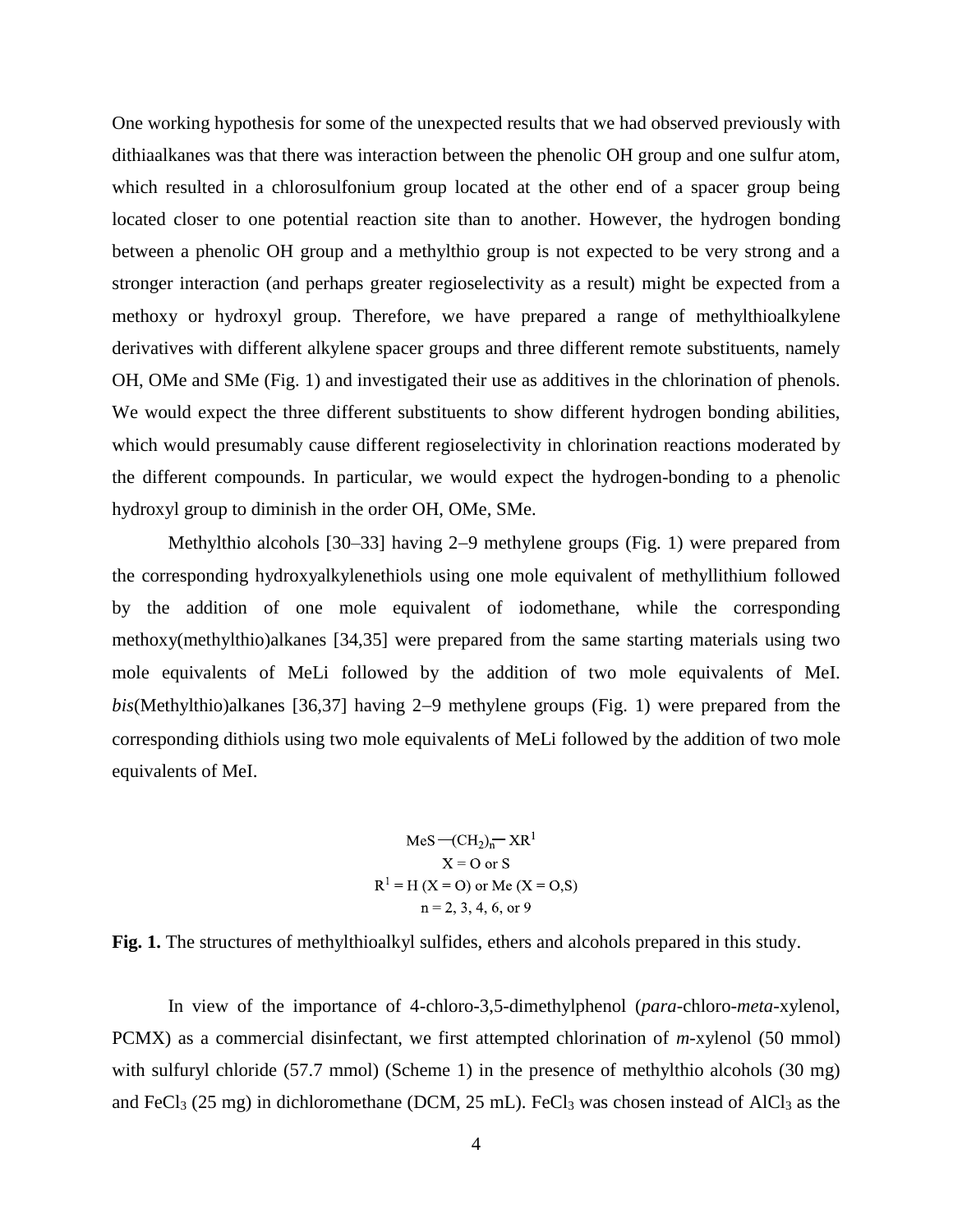Lewis acid because the commercial specification for the product requires a low Al content. The results obtained are recorded in Table 1, which also includes baseline results for chlorination of *m*-xylenol in the absence of any additive for comparison.



**Scheme 1.** Chlorination of *m*-xylenol.

Table 1. Chlorination of *m*-xylenol in the presence of methylthio alcohols and FeCl<sub>3</sub>.<sup>a</sup>

| MeSCH <sub>2</sub> ) <sub>n</sub> OH |          | Yield $(\%)^b$ | $p/o$ ratio | Mass balance |          |             |
|--------------------------------------|----------|----------------|-------------|--------------|----------|-------------|
| (n)                                  | МX       | <b>OCMX</b>    | <b>PCMX</b> | <b>DCMX</b>  |          | $(\%)^c$    |
|                                      | 3.0(4.5) | 10.0(11.3)     | 84.6 (82.0) | 0.2(1.0)     | 8.4(7.2) | 98.8 (98.3) |
| $\overline{2}$                       | 2.0      | 14.0           | 80.0        | 4.0          | 5.7      | 100.0       |
| 3                                    | 2.9      | 15.0           | 80.0        | 2.5          | 5.3      | 100.4       |
| 4                                    | 2.8      | 15.5           | 79.3        | 2.1          | 5.1      | 99.7        |
| 6                                    | 2.2      | 4.6            | 90.0        | 3.2          | 19.5     | 100.0       |
| Q                                    | 0.8      | 4.7            | 91.0        | 3.2          | 19.4     | 99.7        |

<sup>a</sup> SO<sub>2</sub>Cl<sub>2</sub> (4.66 mL, 57.7 mmol) was slowly added to a mixture of *m*-xylenol (6.11 g, 50.0 mmol), FeCl<sub>3</sub> (25 mg) and the organic additive (30 mg) in DCM (25 mL) at room temperature over 2 h and the mixture was stirred for 2 h before it was worked-up.

<sup>b</sup> Yield percentage was calculated using quantitative GC. Figures in parentheses are for the reaction carried out in the absence of FeCl3.

c Sum of the yields of all identified compounds.

The results recorded in Table 1 clearly indicate that 6-(methylthio)hexanol ( $n = 6$ ) and 9-(methylthio)nonanol (n = 9) gave better *para/ortho* ratios and higher yields of the *para*-isomer (90% and 91%, respectively) than when no additive was used. On the other hand, additives where  $n = 2-4$  behaved in different manner and gave lower yields of PCMX (*ca*. 80%) and lower *para/ortho* ratios even than for the reaction when no additive was present.

Therefore, it did seem that the presence of the OH group had been influential in affecting the selectivity of the additive. It seemed from these results that it was indeed possible that the OH group was hydrogen bonding to the phenolic OH group. The longer spacer group could then allow the SMe group, bearing the chlorine to be transferred to the ring, to reach around to the distant *para*-position, allowing greater *para*-selectivity, if the reaction is intramolecular. By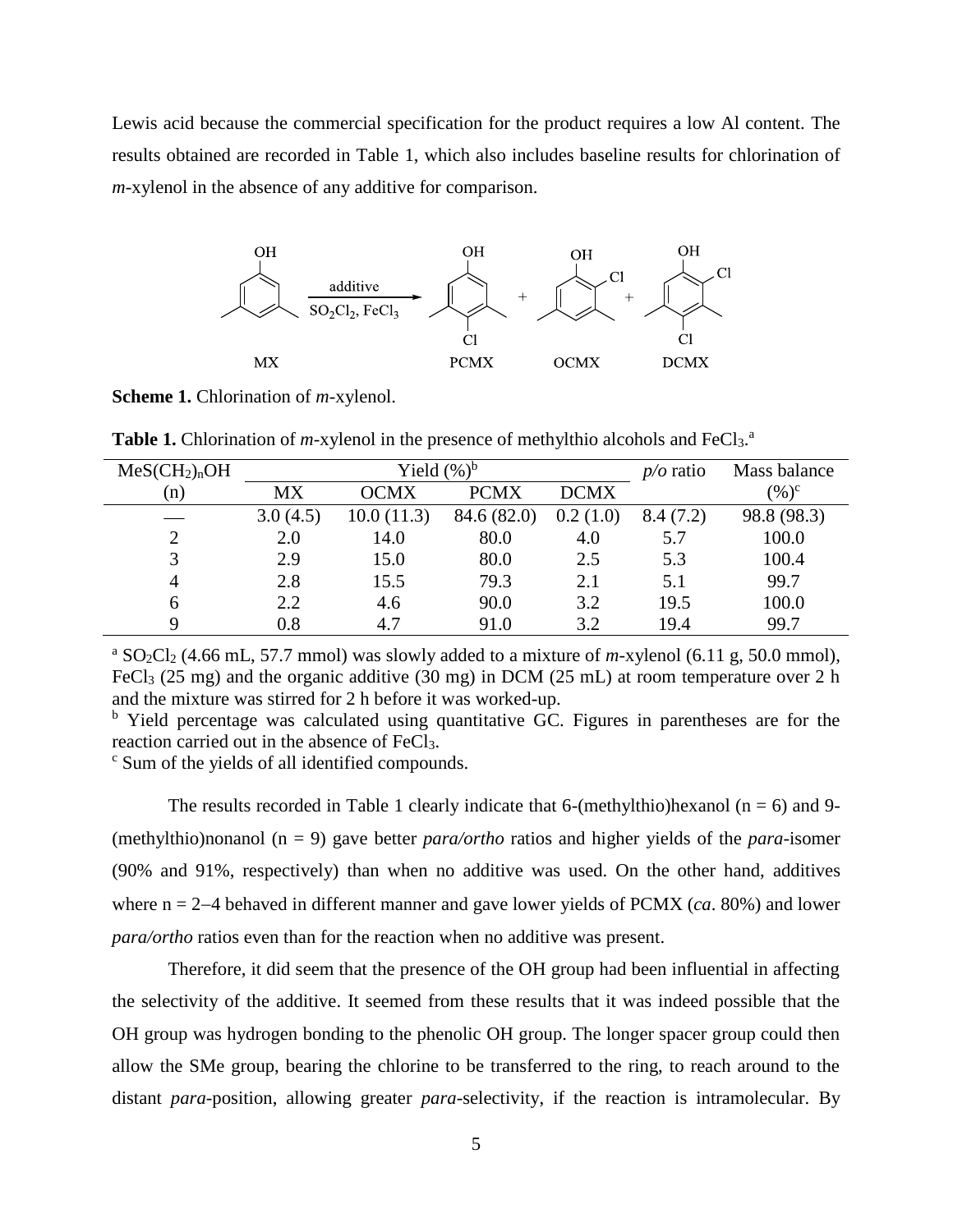contrast, the shorter spacer groups may restrict the reach of the chlorine-bearing SMe group, thereby enhancing the *ortho*-isomer in comparison to the situation when there is no additive. However, a complicating feature could be that some of the alcohol additive may have been converted to other species under the reaction conditions, so methoxy(methylthio)alkanes ( $n =$ 24, 6 and 9) were next investigated as additives under conditions similar to those used with methylthio alcohols. The results are recorded in Table 2.

| MeSCH <sub>2</sub> ) <sub>n</sub> OMe |           | Yield $(\%)^b$ | $p/o$ ratio | Mass balance |          |             |
|---------------------------------------|-----------|----------------|-------------|--------------|----------|-------------|
| (n)                                   | <b>MX</b> | <b>OCMX</b>    | <b>PCMX</b> | <b>DCMX</b>  |          | $(\%)^c$    |
|                                       | 3.0(4.5)  | 10.0(11.3)     | 84.6 (82.0) | 0.2(1.0)     | 8.4(7.2) | 97.8 (98.8) |
| 2                                     | 3.8       | 11.7           | 80.5        | 3.8          | 6.8      | 99.8        |
| 3                                     | 2.1       | 5.2            | 89.1        | 1.9          | 17.1     | 98.3        |
| $\overline{4}$                        | 4.4       | 9.0            | 85.0        | 1.8          | 9.4      | 100.2       |
| 6                                     | 2.2       | 5.4            | 90.0        | 2.1          | 16.6     | 99.7        |
| Q                                     | l 9       | 3.5            | 92.4        | 19           | 26.4     | 99.7        |

Table 2. Chlorination of *m*-xylenol in the presence of methoxy(methylthio)alkanes and FeCl<sub>3</sub>.<sup>a</sup>

a,b,c See footnotes to Table 1.

It is obvious from Table 2 that methoxy(methylthio)alkanes where  $n = 3$ , 6 or 9 gave higher *para*-selectivity than the ones where n was 2 or 4. In general, the additives with shorter spacer groups were not as low in *para*-selectivity as the corresponding hydroxy(methylthio)alkanes, which could be consistent with the H-bonding hypothesis (the methoxy additives being less tightly held). However, on the basis of that hypothesis it is not clear why methoxy(methylthio)alkane additives with  $n = 3$  and  $n = 9$  would be *more para*-selective than the corresponding hydroxy(methylthio)alkanes.

Next, *bis*(methythio)alkanes ( $n = 2-4$ , 6 and 9) were used as additives for the chlorination of *m*-xylenol. The results obtained are recorded in Table 3.

| MeS(CH <sub>2</sub> ) <sub>n</sub> SMe |          | Yield $(\%)^b$ | $p/o$ ratio | Mass balance |          |             |
|----------------------------------------|----------|----------------|-------------|--------------|----------|-------------|
| (n)                                    | МX       | <b>OCMX</b>    | <b>PCMX</b> | <b>DCMX</b>  |          | $(\%)^c$    |
|                                        | 3.0(4.5) | 10.0(11.3)     | 84.6 (82.0) | 0.2(1.0)     | 8.4(7.2) | 97.8 (98.8) |
| 2                                      | 6.2      | 9.7            | 76.6        | 7.3          | 7.8      | 99.8        |
| 3                                      | 5.8      | 10.0           | 75          | 9.0          | 7.5      | 99.8        |
| $\overline{4}$                         | 3.1      | 16.0           | 73.0        | 7.3          | 4.5      | 99.4        |
| 6                                      | 3.9      | 4.4            | 86.6        | 4.9          | 19.6     | 99.8        |
| Q                                      | 1.9      | 5.9            | 90.0        | 1.9          | 15.2     | 99.7        |

Table 3. Chlorination of *m*-xylenol in the presence of *bis*(methythio)alkanes and FeCl<sub>3</sub>.<sup>a</sup>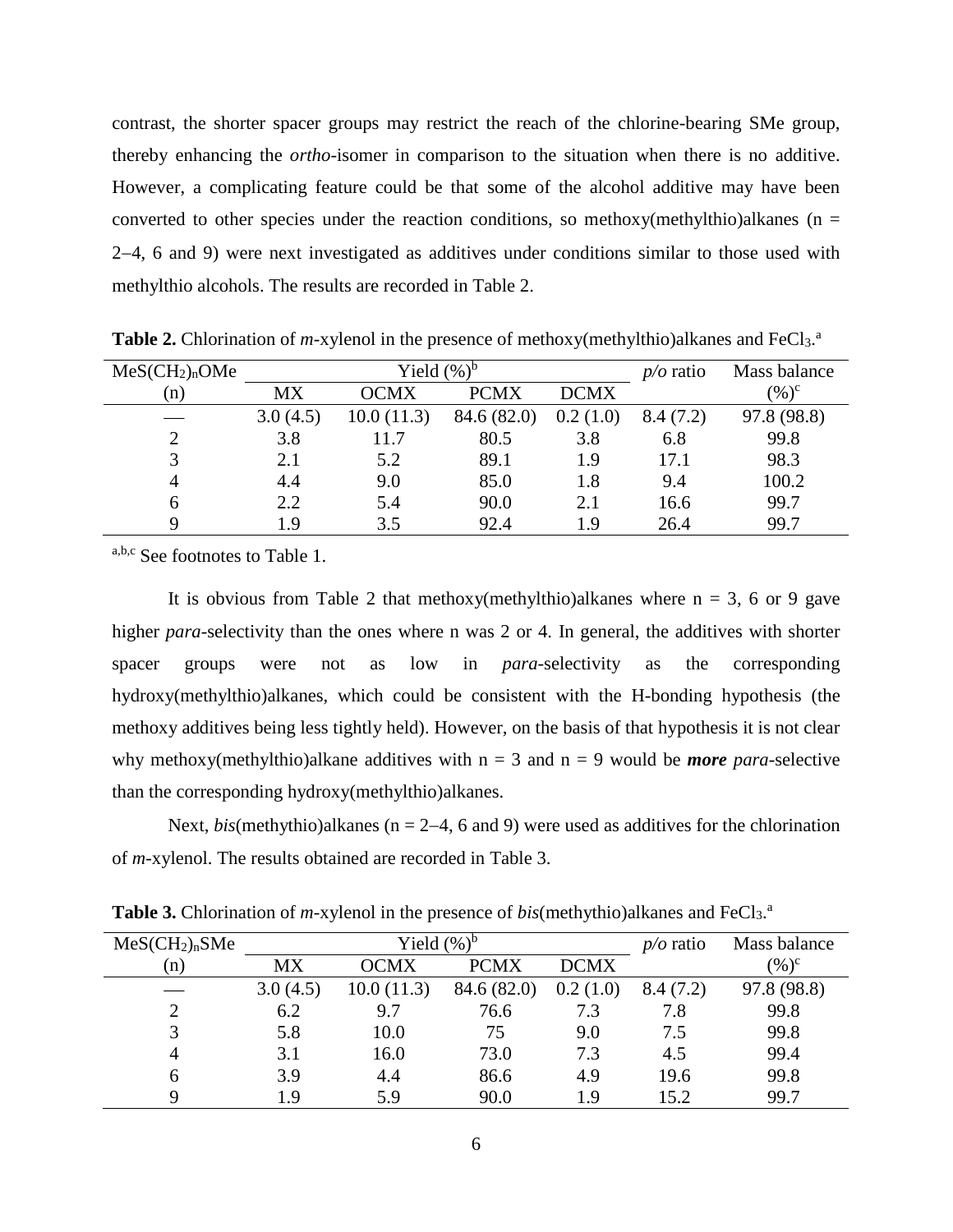a,b,c See footnotes to Table 1.

A complicating feature of the results in Table 3 is the relatively high proportion of DCMX formed in several of the reactions under the standard conditions used. Since there is no information about the relative reactivity of the two monochloroxylenols (OCMX and PCMX), some caution must be exercised in interpreting the actual *p/o* ratios. Notwithstanding that caveat, Table 3 shows that the selectivity with  $bis$ (methylthio)alkanes having  $n = 6$  and 9, which gave yields of PCMX of 86.6 and 90% respectively, was similar to the selectivity with both methylthio alcohols and methoxy(methylthio)alkanes with the same spacer lengths. *bis*(Methylthio)alkanes with  $n = 2$  and 3 gave similar results to reactions without any additive, while the *para*-selectivity of *bis*(methylthio)butane (n = 4) was less (*para/ortho* ratio was 4.5) than for the case where no additive was used.

In summary, the general trend was for the *para*-selectivity to increase with increasing spacer length from 2 to 9 for all three types of additives, which is broadly consistent with the notion that hydrogen bonding between the phenolic OH group and the heteroatom of the additive causes the active chlorination site on the remote sulfur atom to be located more conveniently for intramolecular *para*-substitution for longer spacer groups. However, the *para*-selectivity with methoxy(methylthio)propane was significantly higher than was obtained from use of other types of additives where  $n = 3$ , while the selectivity obtained from use of additives where  $n = 4$  was lower in all cases than with the same type of additive with  $n = 3$  or 6, and in two of the three cases was lower than for the reaction without any additive. This latter result could be consistent with the hydrogen-bonding hypothesis if a chain length of four methylene groups provides the optimum separation of the Cl-bearing S atom from the H-bonded heteroatom for delivery of the Cl to the *ortho*-position, although in all cases it should be noted that *para*-substitution still predominates. Alternatively, perhaps the effect could be explained by the 4-carbon spacer having the optimal length to allow interaction between the two heteroatoms in a pseudo six-membered ring (Fig. 2). In such cases the heteroatom could interact *via* overlap between a lone pair of electrons on the heteroatom and a vacant d-orbital on sulfur. This interaction could shield the sulfur atoms so that they are less available for chlorination by  $SO_2Cl_2$  than for an open chain arrangement, or alternatively, when the species is chlorinated by  $SO_2Cl_2$  it could behave differently in terms of its steric hindrance than is the case when it is open chain.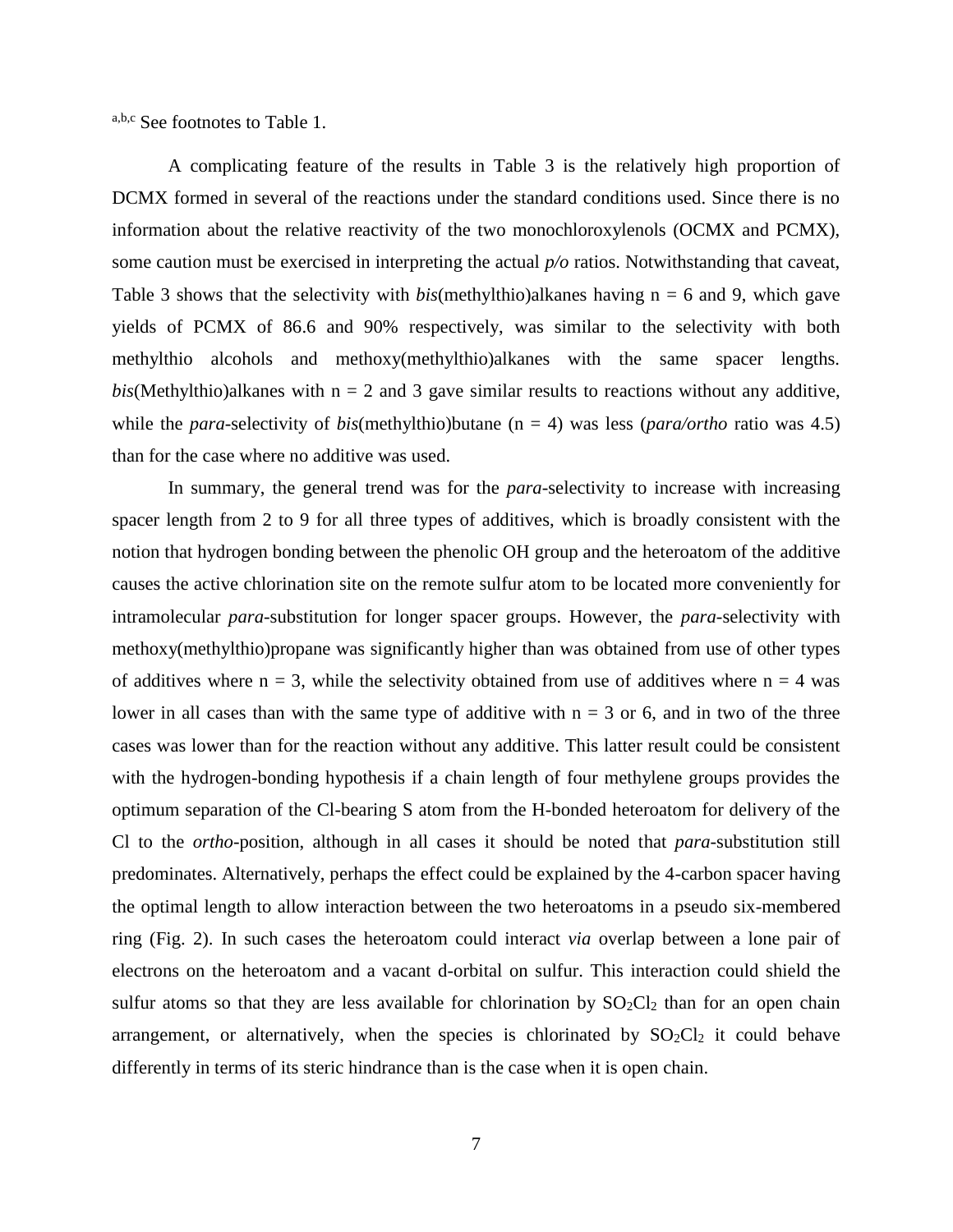

**Fig. 2.** Possible interaction between heteroatoms of additive in the presumed active species.

In order to investigate whether the distant heteroatom of the additive was a major cause of the low selectivity for the cases when  $n = 4$ , or whether it was simply a reflection of the overall size of the additive in those cases, chlorination of *m*-xylenol was carried out in the presence of hexyl methyl sulfide (30 mg) as additive under similar conditions to those reported in Tables  $1-3$ . The ethyl unit at the end of the hexyl chain is roughly equivalent in size to the OMe or SMe group of other types of additive, but would not be able to hydrogen bond at all to the phenolic OH group. The hexyl methyl sulfide showed modestly improved selectivity compared to baseline results, giving an 86% yield of PCMX and a *para/ortho* ratio of 10.2 (equivalent to a *para:ortho* ratio of 20.4 if consideration given to the fact that there are two equivalent *ortho* positions and only one *para* position in *m*-xylenol). This result represents higher *para*-selectivity than for any of the other additives with  $n = 4$ , consistent with the hypothesis that hydrogen bonding of the remote heteroatom to the phenolic OH group (absent in hexyl methyl sulfide) enhances *ortho*-substitution, although the result with methoxy(methylthio)butane as additive showed only a small difference from methylthiohexane.

It was hoped that more clues might emerge following studies of the chlorination of other phenols. We have previously shown that aluminum chloride and ferric chloride behave very similarly in sulfur compound moderated chlorinations of phenols,<sup>21</sup> but the reactions with  $AICI<sub>3</sub>$ are generally slightly more *para*-selective. Therefore, reactions with phenols other than *meta*xylenol were conducted with AlCl<sup>3</sup> as Lewis acid co-additive, rather than FeCl3. Also, since the other phenols studied were liquid or easily liquefied around ambient temperature, the reactions were conducted in the absence of solvent, which would be more akin to conditions used in commercial chlorinations.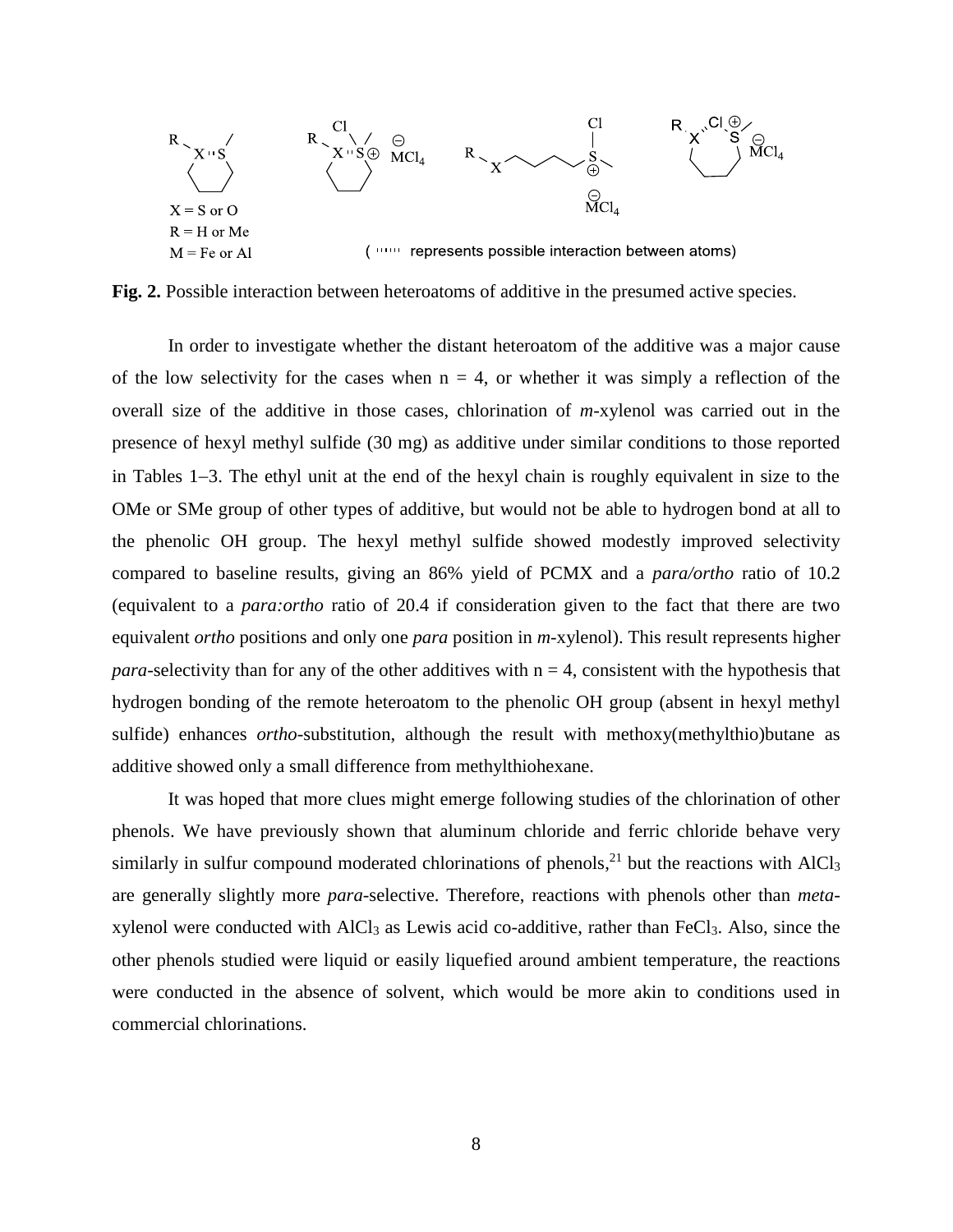Chlorination of *o*-cresol in the presence of the various additives was next undertaken. A mixture of the additive  $(0.10 \text{ g})$ , *o*-cresol (50 mmol) and AlCl<sub>3</sub>  $(0.25 \text{ g})$  was treated with sulfuryl chloride  $(57.7 \text{ mmol})$  in the absence of solvent (Scheme 2). The results are given in Tables 4–6.



**Scheme 2.** Chlorination of *o*-cresol.

Table 4. Chlorination of *o*-cresol in the presence of methylthio alcohols and AlCl<sub>3</sub>.<sup>a</sup>

| MeSCH <sub>2</sub> ) <sub>n</sub> OH |            | Yield $(\%)^b$ |             | $p/o$ ratio | Mass balance |
|--------------------------------------|------------|----------------|-------------|-------------|--------------|
| (n)                                  | ОC         | <b>OCOC</b>    | <b>PCOC</b> |             | $(\%)^c$     |
|                                      | 14.0(15.0) | 9.0(9.3)       | 76.0(75.6)  | 8.4(8.1)    | 99.0 (99.8)  |
| 2                                    | 3.9        | 6.0            | 90.0        | 15.0        | 99.9         |
| 3                                    | 2.5        | 6.2            | 91.2        | 14.7        | 99.9         |
| 4                                    | 4.5        | 22.8           | 72.5        | 3.1         | 99.8         |
| 6                                    | 5.9        | 7.8            | 86.2        | 11.0        | 99.9         |
|                                      | 2.0        | 13.0           | 84.8        | 6.5         | 99.8         |

<sup>a</sup> SO<sub>2</sub>Cl<sub>2</sub> (4.66 mL, 57.7 mmol) was slowly added to a mixture of  $o$ -cresol (5.41 g, 50.0 mmol), AlCl<sub>3</sub> (0.25 g) and organic additive (0.10 g) at room temperature over 2 h and the mixture was stirred for another 2 h before it was worked-up.

<sup>b</sup> Yield percentage was calculated using quantitative GC. Figures in parentheses are for the reaction carried out in the absence of AlCl3.

c Sum of the yields of all identified compounds.

| MeSCH <sub>2</sub> ) <sub>n</sub> OMe |            | Yield $(\%)^b$ |             | $p/o$ ratio | Mass balance |
|---------------------------------------|------------|----------------|-------------|-------------|--------------|
| (n)                                   | OC.        | <b>OCOC</b>    | <b>PCOC</b> |             | $(\%)^c$     |
|                                       | 14.0(15.0) | 9.0(9.3)       | 76.0 (75.6) | 8.4(8.1)    | 99.0 (99.8)  |
| $\mathcal{D}$                         | 1.0        | 4.7            | 94.0        | 20.0        | 99.7         |
|                                       | 1.6        | 5.4            | 93.4        | 18.0        | 100.0        |
| 4                                     | 5.2        | 8.6            | 86.0        | 10.0        | 99.8         |
| 6                                     | 1.2        | 5.0            | 93.5        | 18.7        | 99.7         |
|                                       | 3.3        | 10.7           | 85.8        | 8.0         | 99.8         |

Table 5. Chlorination of *o*-cresol in the presence of methoxy(methylthio)alkanes and AlCl<sub>3</sub>.<sup>a</sup>

a,b,c See footnotes to Table 4.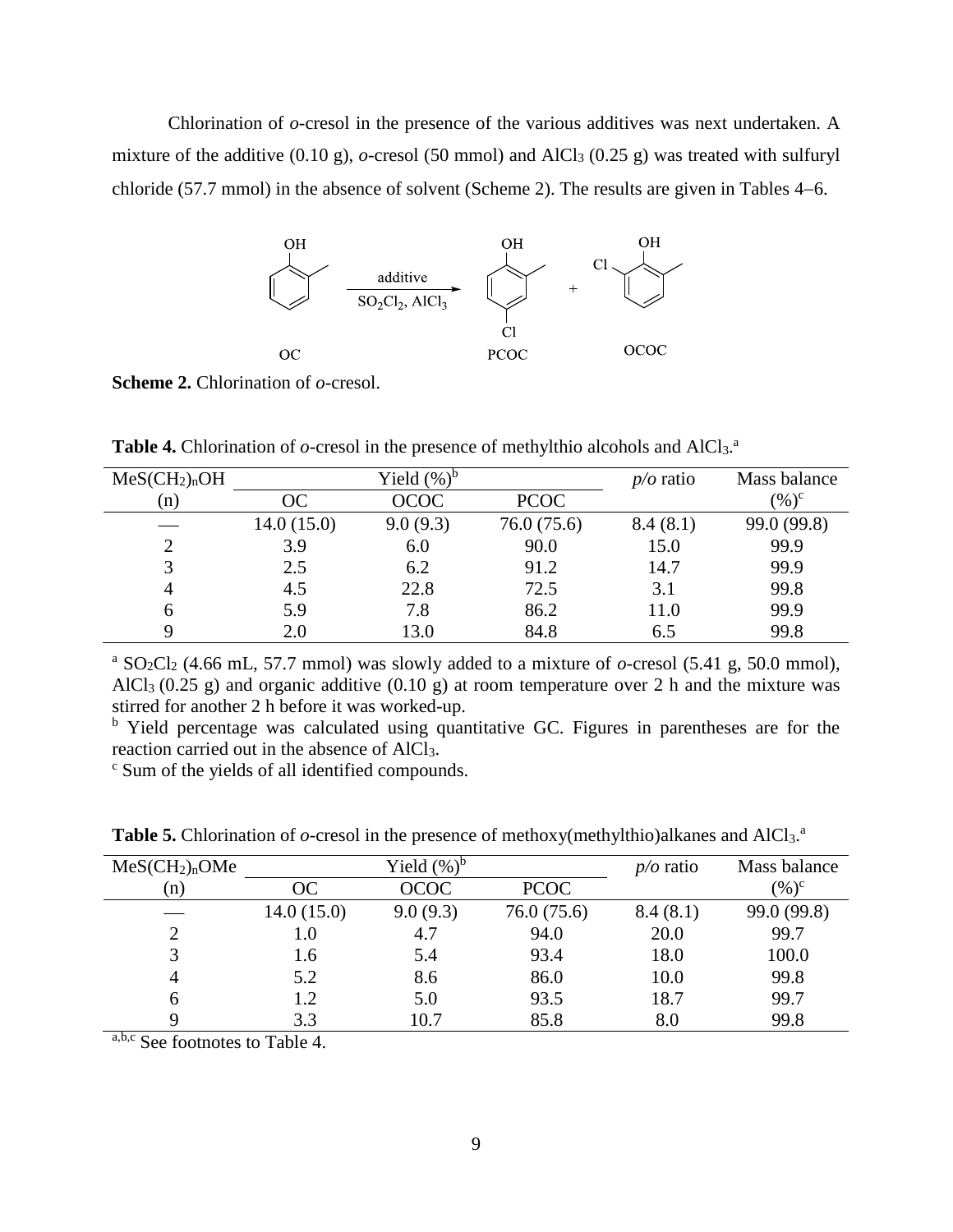| MeS(CH <sub>2</sub> ) <sub>n</sub> SMe |            | Yield $(\%)^b$ |             | $p/o$ ratio | Mass balance |
|----------------------------------------|------------|----------------|-------------|-------------|--------------|
| (n)                                    | ОC         | <b>OCOC</b>    | <b>PCOC</b> |             | $(\%)^c$     |
|                                        | 14.0(15.0) | 9.0(9.3)       | 76.0(75.6)  | 8.4(8.1)    | 99.0 (99.8)  |
| 2                                      | 0.9        | 4.5            | 94.4        | 20.9        | 99.8         |
| 3                                      | 2.4        | 2.4            | 95.0        | 39.5        | 99.8         |
| $\overline{4}$                         | 1.3        | 10.5           | 88.1        | 8.3         | 99.9         |
| 6                                      | 2.1        | 6.0            | 92.0        | 15.3        | 100.0        |
| Q                                      | 2.7        | 14.3           | 82.9        | 5.7         | 99.9         |

Table 6. Chlorination of *o*-cresol in the presence of *bis*(methythio)alkanes and AlCl<sub>3</sub>.<sup>a</sup>

a,b,c See footnotes to Table 4.

It is clear from Tables 4–6 that the picture for chlorination of *o*-cresol is very different than for chlorination of *m*-xylenol. In the case of *o*-cresol the general trend is for *para*-selectivity to reduce as the length of the spacer group increases for all three types of additive, exactly the opposite trend to that seen for *m*-xylenol, suggesting that H-bonding is not the major contributor to the regiosoelectivity in this case. However, the *para*-selectivity with additives having  $n = 4$  is invariably lower than for the corresponding additives with  $n = 3$  or  $n = 6$ , showing again that the case of n = 4 is somewhat special. Chlorination of *o-*cresol (50 mmol) was also carried out using hexyl methyl sulfide (100 mg) as additive in the presence of AlCl<sub>3</sub> and gave PCOC in 82% yield with a *para/ortho* ratio of 8.2. These results are similar to those obtained with no additive or with methoxy(methylthio)butane or *bis*(methylthio)butane as additive, but 4-(methylthio)butanol was significantly less *para*-selective than all of those cases, again consistent with the notion that the strongest hydrogen bonding additive might increase the amount of attack at the *ortho*-position.

The various additives (0.10 g) were next investigated in chlorination of *m*-cresol (50 mmol) with sulfuryl chloride (57.7 mmol) in the presence of AlCl<sub>3</sub> (0.25 g) in the absence of any solvent (Scheme 3). The results obtained are recorded in Tables 7–9.



**Scheme 3.** Chlorination of *m*-cresol.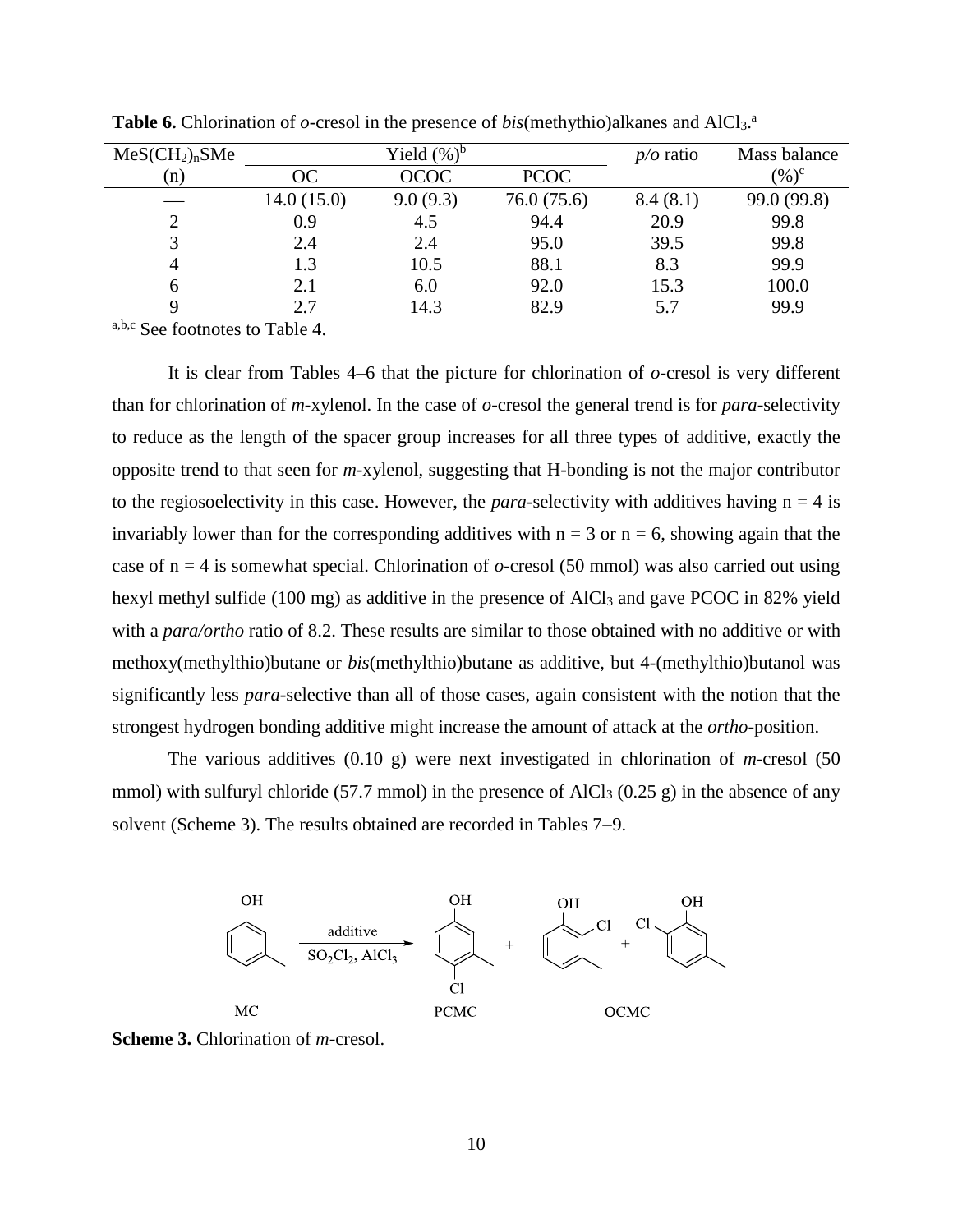| MeSCH <sub>2</sub> ) <sub>n</sub> OH |           | Yield $(\%)^{b,c}$ |             | $p/o$ ratio | Mass balance      |
|--------------------------------------|-----------|--------------------|-------------|-------------|-------------------|
| (n)                                  | <b>MC</b> | <b>OCMC</b>        | <b>PCMC</b> |             | $(\%)^{\text{d}}$ |
|                                      | 2.5(3.2)  | 9.5(10.0)          | 87.2 (86.0) | 9.1(8.6)    | 99.2 (99.2)       |
| ႒                                    | 3.8       | 10.0               | 86.0        | 8.6         | 99.8              |
|                                      | 0.6       | 9.0                | 89.0        | 9.8         | 99.6              |
| 4                                    | 1.3       | 9.5                | 89.1        | 9.3         | 99.8              |
| h                                    | 0.6       | 6.4                | 93.0        | 14.5        | 100.0             |
|                                      | 0.2       | 6.2                | 93.0        | 15.0        | 99.8              |

Table 7. Chlorination of *m*-cresol in the presence of methylthio alcohols and AlCl<sub>3</sub>.<sup>a</sup>

<sup>a</sup> SO2Cl2 (4.66 mL, 57.7 mmol) was slowly added over 2 h to a mixture of *m*-cresol (5.41 g, 50.0 mmol), AlCl<sub>3</sub>(0.25 g) and organic additive (0.10 g) at room temperature and the mixture was stirred for another 2 h before it was worked-up.

<sup>b</sup> Yield percentage was calculated using quantitative GC. Figures in parentheses are for the reaction carried out in the absence of AlCl3.

c The two *ortho*-chlorinated products have been grouped under the banner OCMC because the two isomers could not be separated with the GC system used.

<sup>d</sup> Sum of the yields of all identified compounds.

| MeS(CH <sub>2</sub> ) <sub>n</sub> OMe |          | Yield $(\%)^{b,c}$ |             | $p/o$ ratio | Mass balance |
|----------------------------------------|----------|--------------------|-------------|-------------|--------------|
| (n)                                    | MC       | <b>OCMC</b>        | <b>PCMC</b> |             | $(\%)^d$     |
|                                        | 2.5(3.2) | 9.5(10.0)          | 87.2 (86.0) | 9.1(8.6)    | 99.2 (99.2)  |
| $\mathcal{D}$                          | 4.2      | 10.7               | 85.0        | 7.9         | 99.9         |
|                                        | 2.3      | 8.0                | 89.6        | 11.2        | 99.9         |
| 4                                      | 4.0      | 9.0                | 87.0        | 9.6         | 100          |
| h                                      | 0.7      | 6.0                | 93.2        | 15.5        | 99.9         |
|                                        | 0.0      | 6.1                | 93.9        | 15.3        | 100.0        |

Table 8. Chlorination of *m*-cresol in the presence of methoxy(methylthio)alkanes and AlCl<sub>3</sub>.<sup>a</sup>

a,b,c,d See footnotes to Table 7.

Table 9. Chlorination of *m*-cresol in the presence of *bis*(methythio)alkanes and AlCl<sub>3</sub>.<sup>a</sup>

| $MeS(CH_2)_nSMe$ |          | Yield $(\%)^{b,c}$ |             | $p/o$ ratio | Mass balance |
|------------------|----------|--------------------|-------------|-------------|--------------|
| (n)              | MC       | OCMC               | <b>PCMC</b> |             | $(\%)^d$     |
|                  | 2.5(3.2) | 9.5(10.0)          | 87.2 (86.0) | 9.1(8.6)    | 99.2 (99.2)  |
| 2                | 4.8      | 10.3               | 84.7        | 8.2         | 99.8         |
|                  | 5.0      | 8.5                | 86.4        | 10.6        | 99.9         |
| 4                | 1.9      | 7.4                | 90.5        | 12.2        | 99.8         |
| 6                | 0.5      | 5.4                | 93.9        | 17.3        | 99.8         |
| Q                | 0.2      | 5.2                | 94.0        | 18.0        | 99.4         |

a,b,c,d See footnotes to Table 7.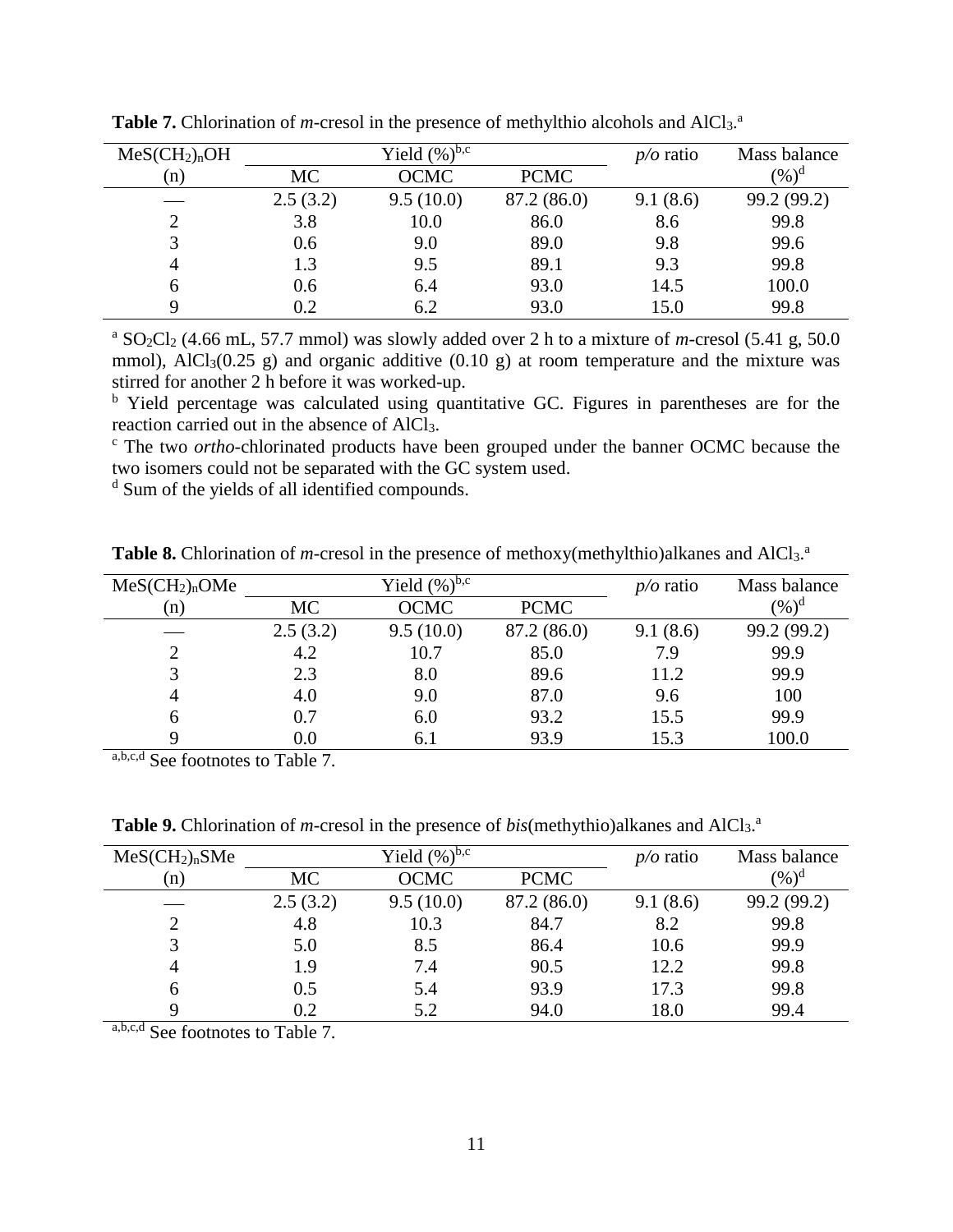From Tables 7–9 it is clear that the general trend with *m*-cresol is for increasing *para*selectivity as the spacer group length increases, which is the same as for *m*-xylenol but the opposite of that observed for *o*-cresol. Again, the situation with additives having a tetramethylene spacer group was out of line with the general trend; for two of the additive types, the selectivity was lower with  $n = 4$  than that observed for the corresponding additives with either  $n = 3$  or  $n = 6$ , while for *bis*(methylthio)butane the value was between the values for *bis*(methylthio)propane and *bis*(methylthio)hexane. The *bis*(methylthio)alkane additives were generally a little more *para*-selective than the other two types, except for those with the shortest spacer groups, for which all three types were rather similar. With methyl hexyl sulfide  $(0.10 \text{ g})$ as additive in the presence of AlCl3 (0.25 g) the yield of PCMC was 92% and the *para/ortho* ratio was 18.4, *i.e.* selectivity was almost as good as with the best of the other additives, suggesting that hydrogen bonding was not the primary factor influencing selectivity.

The chlorination of phenol (50 mmol) was next investigated in the presence of the various organic additives and of  $AIC<sub>13</sub>$  (Scheme 4). The results are recorded in Tables 10–12.



**Scheme 4.** Chlorination of phenol.

| MeSCH <sub>2</sub> ) <sub>n</sub> OH |          | Yield $(\%)^b$ | $p/o$ ratio | Mass balance |          |             |
|--------------------------------------|----------|----------------|-------------|--------------|----------|-------------|
| (n)                                  | p        | OCP            | <b>PCP</b>  | <b>DCP</b>   |          | $(\%)^c$    |
|                                      | 6.0(6.5) | 19.0(20.2)     | 73.0 (71.0) | 2.0(1.5)     | 3.8(3.5) | 100.0(99.2) |
| $\gamma$                             | $1.0\,$  | 13.0           | 83.0        | 2.8          | 6.3      | 99.8        |
| 3                                    | 0.0      | 32.0           | 64.0        | 3.7          | 1.9      | 99.8        |
| 4                                    | 5.2      | 23.0           | 69.3        | 2.3          | 3.0      | 99.8        |
| $\mathfrak b$                        | 3.1      | 13.0           | 82.1        | 1.5          | 6.3      | 99.7        |
| Q                                    | 2.0      | 12.7           | 83.1        | 2.0          | 6.5      | 99.8        |

Table 10. Chlorination of phenol in the presence of methylthio alcohols and AlCl<sub>3</sub>.<sup>a</sup>

<sup>a</sup> SO<sub>2</sub>Cl<sub>2</sub> (4.66 mL, 57.7 mmol) was slowly added to a mixture of phenol (4.71 g, 50.0 mmol), AlCl3 (50 mg) and the organic additive (50 mg) at room temperature over 2 h and the mixture was stirred for another 4 h before it was worked-up.

<sup>b</sup> Yield percentage was calculated using quantitative GC. Figures in parentheses are for the reaction carried out in the absence of AlCl3.

c Sum of the yields of all identified compounds.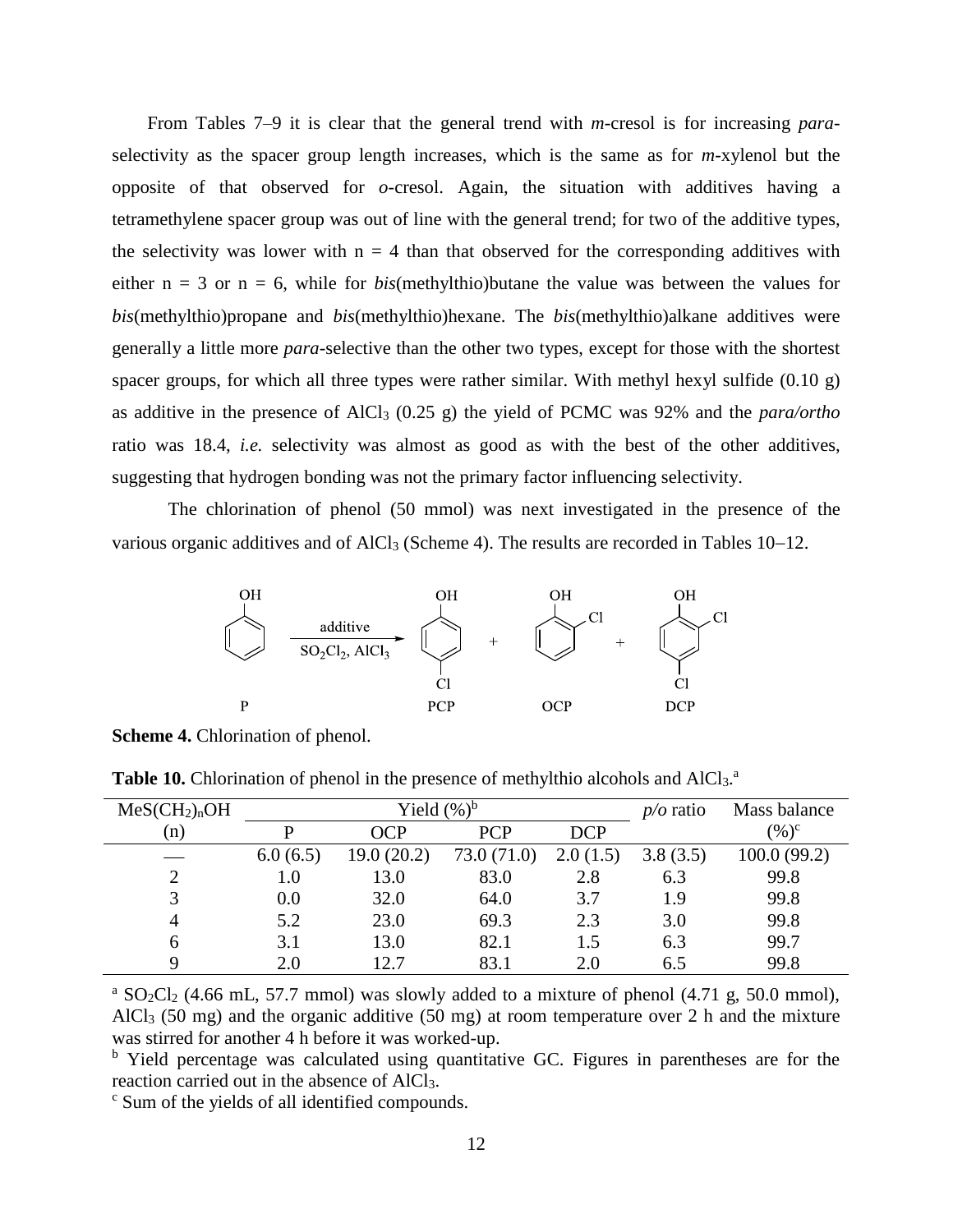| MeS(CH <sub>2</sub> ) <sub>n</sub> OMe |          | Yield $(\%)^b$ | $p/o$ ratio | Mass balance |          |              |
|----------------------------------------|----------|----------------|-------------|--------------|----------|--------------|
| (n)                                    | D        | OCP            | <b>PCP</b>  | <b>DCP</b>   |          | $(\%)^c$     |
|                                        | 6.0(6.5) | 19.0(20.2)     | 73.0 (71.0) | 2.0(1.5)     | 3.8(3.5) | 100.0 (99.2) |
|                                        | 2.3      | 11.6           | 83.5        | 2.3          | 7.1      | 99.7         |
|                                        | 3.0      | 18.0           | 76.0        | 2.1          | 4.2      | 99.1         |
| 4                                      | 0.6      | 13.0           | 84.6        | 1.6          | 6.5      | 99.8         |
| 6                                      | 3.3      | 11.0           | 85.0        | 0.0          | 7.7      | 99.3         |
| $\sim$                                 | 1.0      | 9.5            | 88.0        | 1.6          | 9.2      | 100          |

Table 11. Chlorination of phenol in the presence of methoxy(methylthio)alkanes and AlCl<sub>3</sub>.<sup>a</sup>

a,b,c See footnotes to Table 10.

Table 12. Chlorination of phenol in the presence of *bis*(methythio)alkanes and AlCl<sub>3</sub>.<sup>a</sup>

| MeS(CH <sub>2</sub> ) <sub>n</sub> SMe |          | Yield $(\%)^b$ | $p/o$ ratio | Mass balance |          |             |
|----------------------------------------|----------|----------------|-------------|--------------|----------|-------------|
| (n)                                    | р        | OCP            | <b>PCP</b>  | <b>DCP</b>   |          | $(\%)^c$    |
|                                        | 6.0(6.5) | 19.0(20.2)     | 73.0 (71.0) | 2.0(1.5)     | 3.8(3.5) | 100.0(99.2) |
| 2                                      | 4.4      | 8.3            | 87.3        | 0.0          | 10.5     | 99.7        |
| 3                                      | 3.7      | 7.7            | 88.4        | 0.0          | 11.4     | 99.8        |
| 4                                      | 0.6      | 8.2            | 88.8        | 2.3          | 10.2     | 99.9        |
| 6                                      | 2.0      | 12.0           | 84.5        | 1.5          | 7.0      | 100         |
| Q                                      | l .5     | 9.7            | 87.0        | 1.6          | 9.2      | 99.7        |

a,b,c See footnotes to Table 10.

From Tables  $10-12$  it is clear that methylthio alcohols and methoxy(methylthio)alkanes exhibit similar trends in selectivity for chlorination of phenol, but with the methoxy compounds possibly being somewhat more *para*-selective. In both series the selectivity was higher when  $n =$ 2, 6 and 9, for which cases they provided significantly greater *para*-selectivity than for the chlorination of phenol in the absence of any additive, while the lowest selectivity in both series was for a spacer group length of  $n = 3$ . Indeed, methylthioalcohols with  $n = 3$  and 4 gave even lower *para/ortho* ratios than when no additive was used ( $para/ortho = 3.5-3.8$ ). By contrast, the *para*-selectivity of *bis*(methylthio)alkanes peaked when  $n = 2-4$  and was higher than for the other two types of additive for the same spacer group length in almost all cases.

Chlorination of phenol in the presence of methyl hexyl sulfide under comparable conditions gave PCP in 81% yield and a *para/ortho* ratio of 6.5, which is comparable to the selectivity with methoxy(methylthio)butane, but less than that with *bis*(methylthio)butane, each of which is roughly equivalent in overall size. The additives with spacer groups having  $n = 4$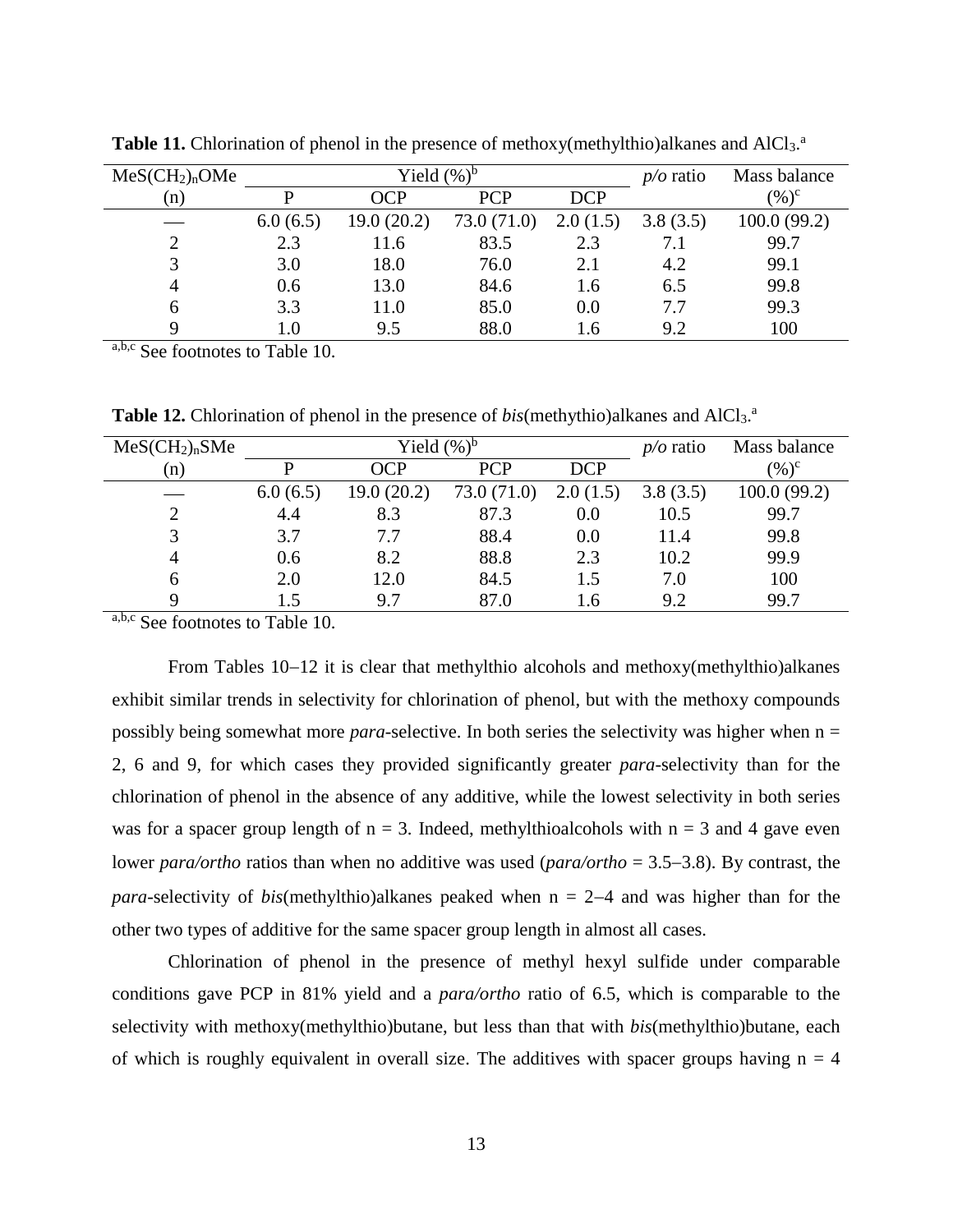were not so out of line with those having other spacer group lengths in the chlorination of phenol as they were for chlorination of the methyl-substituted phenols.

If the results for all four phenols are considered together, some trends emerge. First, in all four cases the trends for the methylthio alcohols and the methoxy(methylthio)alkanes are very similar and generally the methoxy compounds give somewhat higher *para*-selectivity than the alcohols, although the variation in selectivity is not significant enough to allow firm conclusions to be drawn, especially if the possibility of the alcohols reacting to some extent under the reaction conditions is considered. Therefore, the results cannot definitely rule out the hydrogenbonding and intramolecular transfer of chlorine hypothesis, but they do not really support the view that H-bonding between the distant heteroatom and the phenolic OH group helps deliver the active chlorine to a location appropriately distant from the phenolic OH group. Furthermore, *bis*(methylthio)alkanes are often more *para*-selective than either of the other types of additive, although the methylthio group would be the weakest at H-bonding to the phenolic OH.

Second, the trends for *m*-xylenol and *m*-cresol are rather similar, with the highest *para*selectivity being observed with the longer spacer groups ( $n = 6$  and 9). By contrast, the trend for *o*-cresol is almost the opposite. Although the differences are less marked, the best *para*selectivity for this substrate is observed with the short spacer groups ( $n = 2$  and 3). The situation with phenol itself is less clear cut. The trends for methythio alcohols and methoxy(methylthio)alkanes are similar to those for *m*-xylenol and *m*-cresol (highest *para*selectivity for n = 6 or 9), while with the *bis*(methylthio)alkanes the trend is more like that for *ortho*-cresol (selectivity better for short spacer groups).

Third, in the cases of methyl-substituted phenols there is a dip in the *para*-selectivity for additives with tetramethylene spacer groups  $(n = 4)$  for almost all additives with each of the substrates. However, the situation is not as clear cut for chlorination of phenol.

#### **Computational study**

Since these trends are not easy to interpret in terms of any single factor, they may suggest that different influences are bearing on the reactions in different cases. Although the differences in observed selectivity are synthetically significant, the implied differences in transition state energies are rather small. Given the complexity of the systems (up to 13 non-H atoms in an open chain additive, together with a phenol, a chlorination source and a Lewis acid) and the small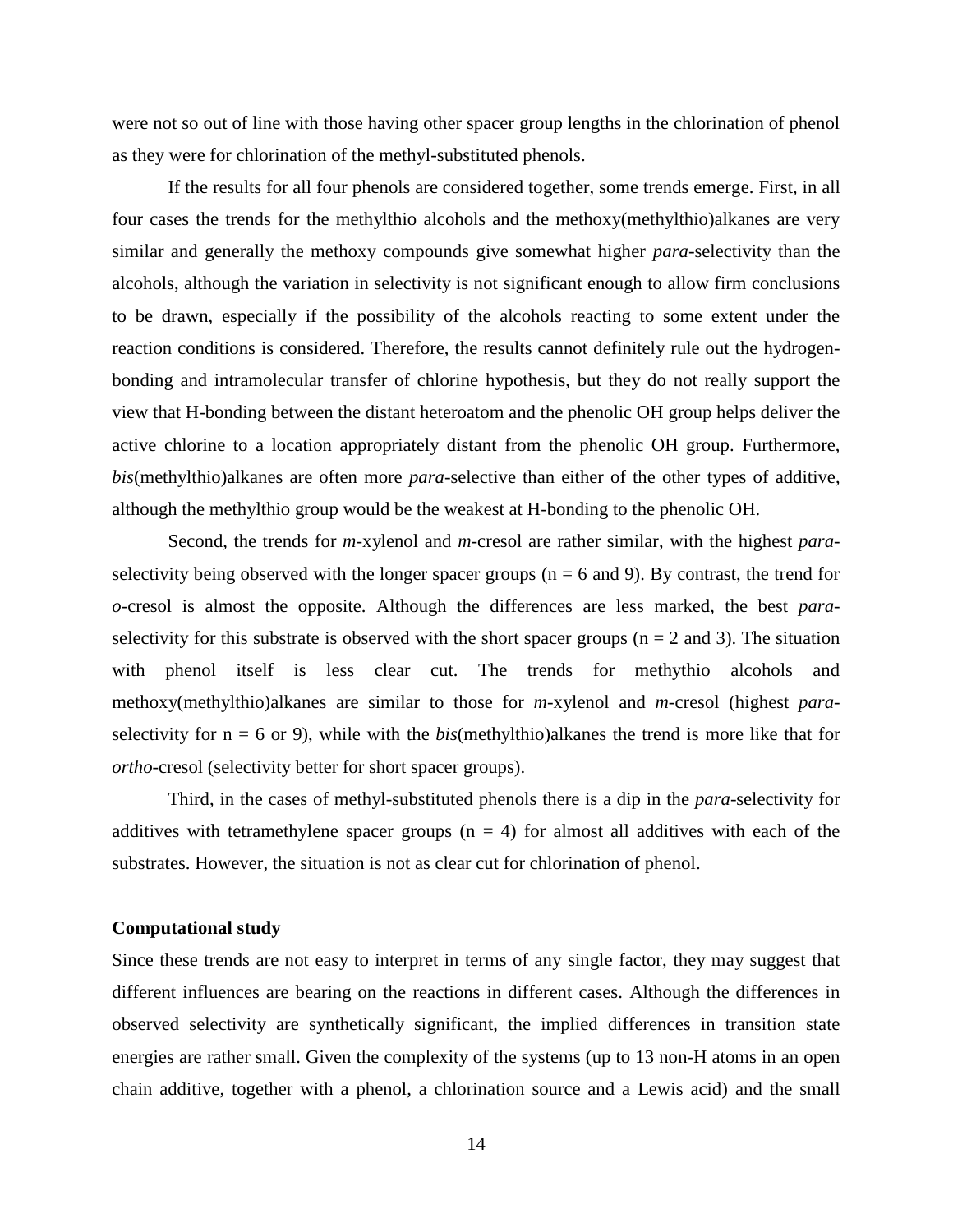energy differences that would need to be explained, it was not possible to get meaningful transition state information by use of calculations. However, it was possible to attempt to gain further insight into the nature of the active species by use of calculations using the Spartan '10 computational package and since the *bis*(methylthio)alkanes are generally the most *para*selective of the additives, they were chosen for the study.

Potential intramolecular interactions between the heteroatoms were initially probed using semi-empirical calculations (AM1 and PM6). Gas phase calculations on mono-chlorinated bis(methylthio)alkanes ([MeS(CH<sub>2)n</sub>SMe]Cl<sup>+</sup>) suggested two different types of stable chlorinated intermediate. Optimization of the lowest energy structure of each type using DFT (Density Functional Theory) at the B3LYP/6-31G\* level suggested that for compounds having shorter spacer groups ( $n = 2-4$ ) the more stable intermediates would involve S-S-Cl interactions (Fig. 3), while the intermediates in the cases of the longer spacer groups ( $n \ge 6$ ) would involve S-Cl-S interactions (Table 13). On the suggestion of a referee, we repeated these calculations using a larger basis set [6-311+G(3D,3P)], through the Gaussian suite of programs. The calculated energy differences between the two types of intermediates were somewhat altered (generally the S-S-Cl form was lowered in energy relative to the S-Cl-S form compared to the calculations using the smaller basis set), but the differences were not great enough to affect the conclusions.



15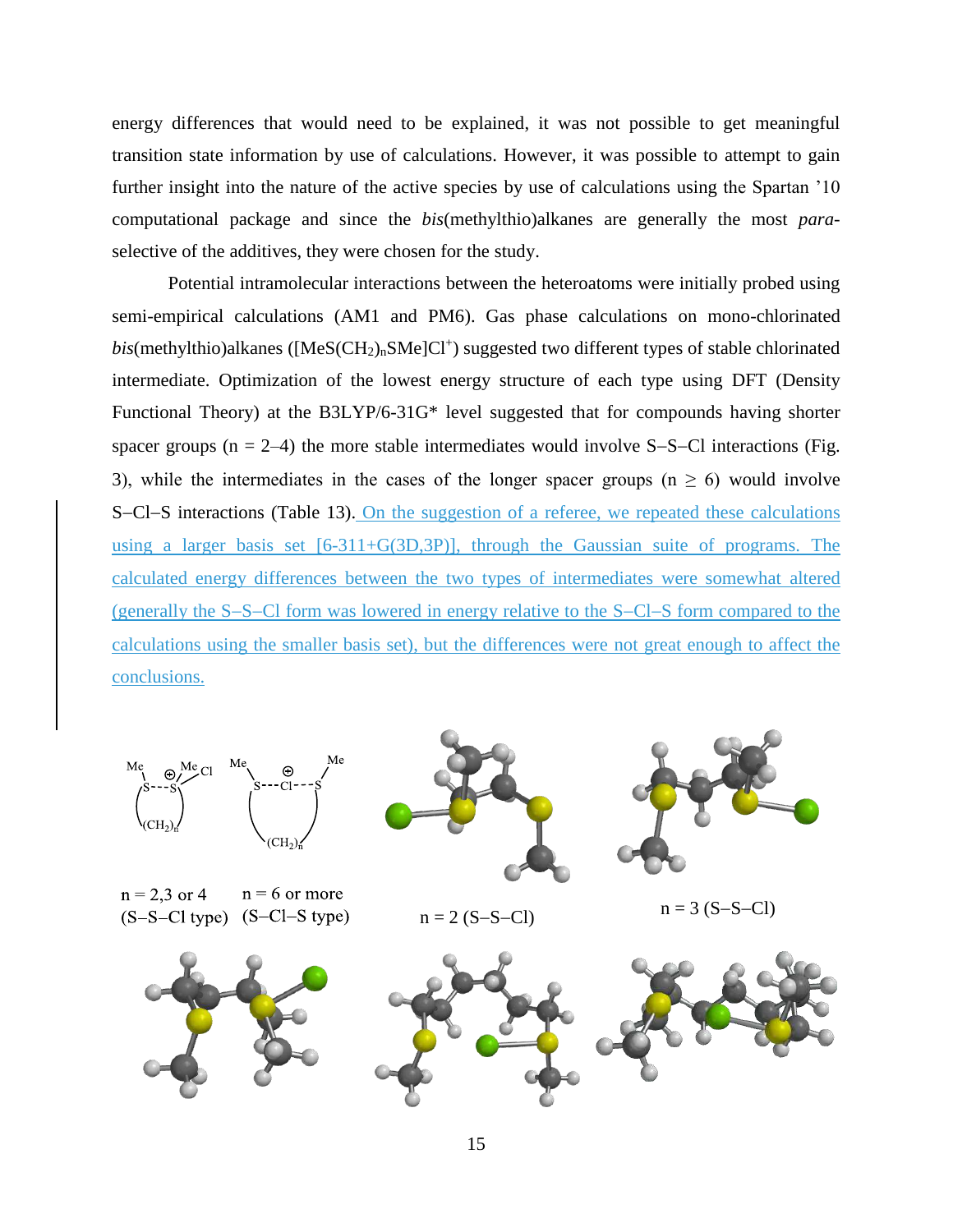$$
n = 4 (S-S-C1)
$$
  
\n
$$
n = 6 (S-C1-S)
$$
  
\n
$$
n = 9 (S-C1-S)
$$

**Fig. 3.** The more stable type of the chlorinated *bis*(methylthio)alkane intermediates with  $n = 2, 3$ , 4, 6 and 9 according to DFT calculations.

Table 13. S-S-Cl and S-Cl-S energy differences for  $[MeS(CH_2)_nSMeCl]^+$ .

| n in $[MeS(CH_2)_nSMeCl]^+$ | Energy difference $(B3LYP)$ (kJ mol <sup>-1</sup> ) |
|-----------------------------|-----------------------------------------------------|
|                             | S-Cl-S not found                                    |
|                             | S-Cl-S not found                                    |
|                             | $35.7$ (S-S-Cl more stable)                         |
| n                           | $23.1$ (S-Cl-S more stable)                         |
|                             | $45.5$ (S-Cl-S more stable)                         |

It is possible that different kinds of reactive intermediate such as these may offer some insight into why additives with longer spacer groups are more *para*-selective than those with shorter spacer groups for certain phenols (*e.g*. *m*-cresol and *m*-xylenol), while those with shorter spacer groups are more *para*-selective for other phenols (*e.g*. *o*-cresol). These ideas would justify further investigation in future.

#### **3. Conclusion**

The spacer group lengths of the prepared compounds play important roles in the selectivity properties displayed when those compounds are used as additives in chlorination reactions of various phenols. For example, methylthio alcohols, methoxy(methylthio)alkanes and *bis*(methylthio)alkanes with  $n = 2$  and 3 are good for the selective *para*-chlorination of *o*-cresol, while the corresponding compounds with  $n = 6$  and 9 are good for the selective *para*-chlorination of *m*-xylenol and *m*-cresol.

The computational study of the structures of the chlorinated *bis*(methylthio)alkanes with different spacer group lengths has suggested that the chlorinated sulfide additives with  $n = 2$  and 3 have a S-S-Cl structure while those with  $n = 6$  and 9 have a S-Cl-S structure. This difference might be responsible for the different performances with different phenols of these two groups of additives, but it is not entirely clear how the structures bring about those differences. Further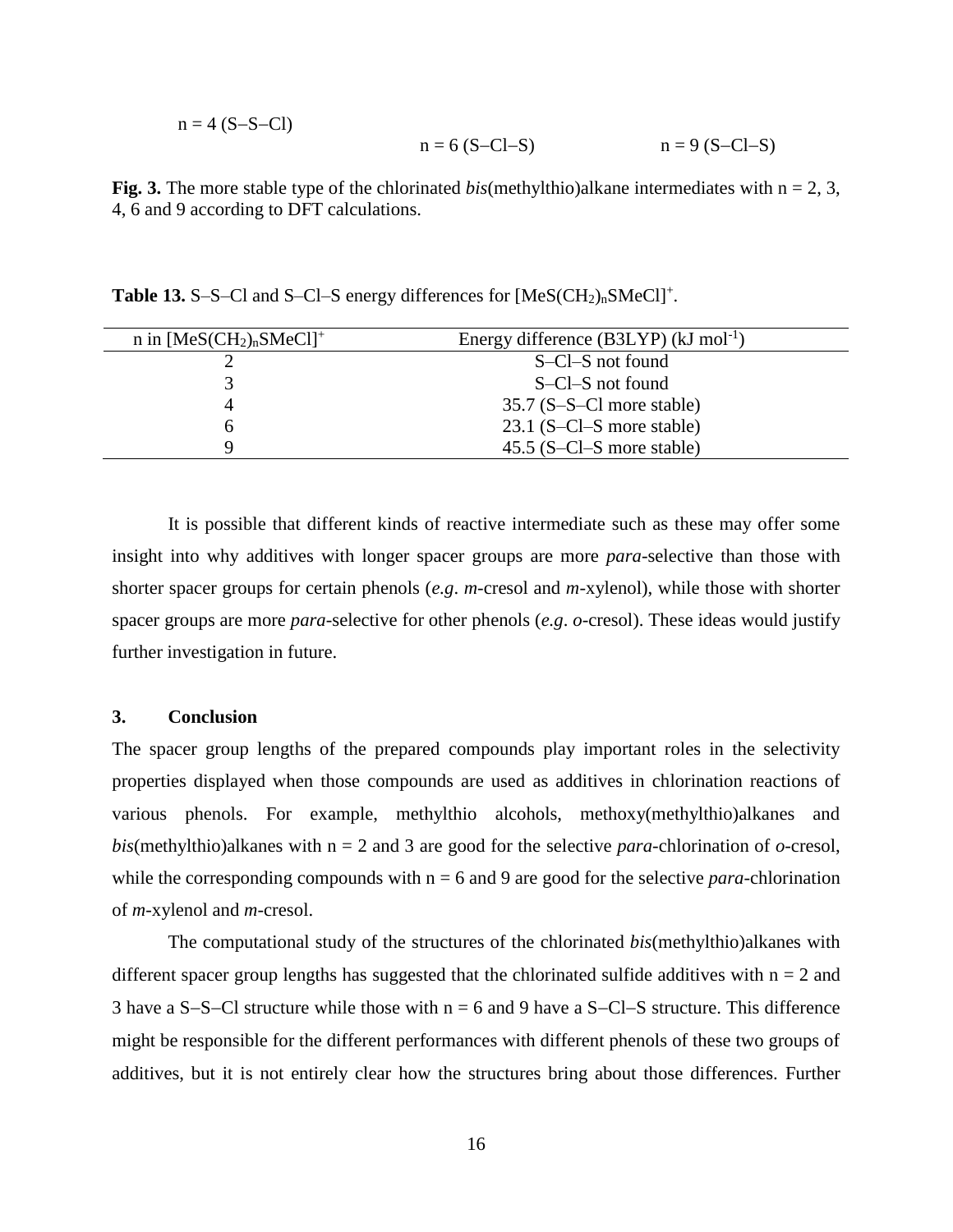research is needed in order to provide an understanding of the selectivity effects of the different spacer group lengths in these kinds of species.

#### **4. Experimental**

## *4.1 General*

Chemicals and phenol derivatives were purchased from Aldrich and Lancaster Chemicals and used without further purification. All GC analyses were carried out on a Shimadzu GC-2014 Gas Chromatograph using a capillary ZB Carbowax column (30 m, 0.32 mm ID). The GC conditions used for analysis were as follows: 40 °C for 3 min, ramped to 220 °C at 10 °C/min and held for 8 min. The injection temperature was 300  $^{\circ}$ C and the detection temperature 250  $^{\circ}$ C. Tetradecane was added as an internal standard to allow quantification. All of the expected products from chlorination of phenols were purchased from Aldrich Chemical Company and used to determine retention times and response factors relative to tetradecane (average from four injections) for each product.

Methythio alcohols [30–33] methoxy(methythio)alkanes [34,35] and *bis*(methythio)alkanes [36,37] were prepared based on literature procedures and their spectroscopic data were consistent with those reported  $[30-37]$ .

#### *4.2 Typical experimental procedure for the chlorination of m-xylenol*

Freshly distilled sulfuryl chloride (4.66 mL, 57.7 mmol) was added slowly over 2 h, *via* a pressure equalising dropping funnel, to a solution of *m*-xylenol (6.1 g, 50 mmol), FeCl<sub>3</sub> (25 mg, 0.154 mmol) and an additive (30 mg) in dichloromethane (DCM, 25 mL) in a round bottomed flask (50 mL). The mixture was stirred at room temperature for a further 2 h and the reaction was quenched with water (20 mL). The organic components were extracted with ether (3  $\times$  30 mL). The ether layers were removed, combined and dried over MgSO4. The drying agent was filtered and the solvent was removed under reduced pressure. The crude product was weighed and then analysed by quantitative GC in the presence of tetradecane as added internal standard.

## *4.3 Typical experimental procedure for the chlorination of o-cresol and m-cresol*

Freshly distilled sulfuryl chloride (4.66 mL, 57.7 mmol) was added slowly over 2 h to a mixture of *o*-cresol or *m*-cresol (5.41 g, 50 mmol), AlCl3 (0.25 g, 1.875 mmol) and an additive (100 mg)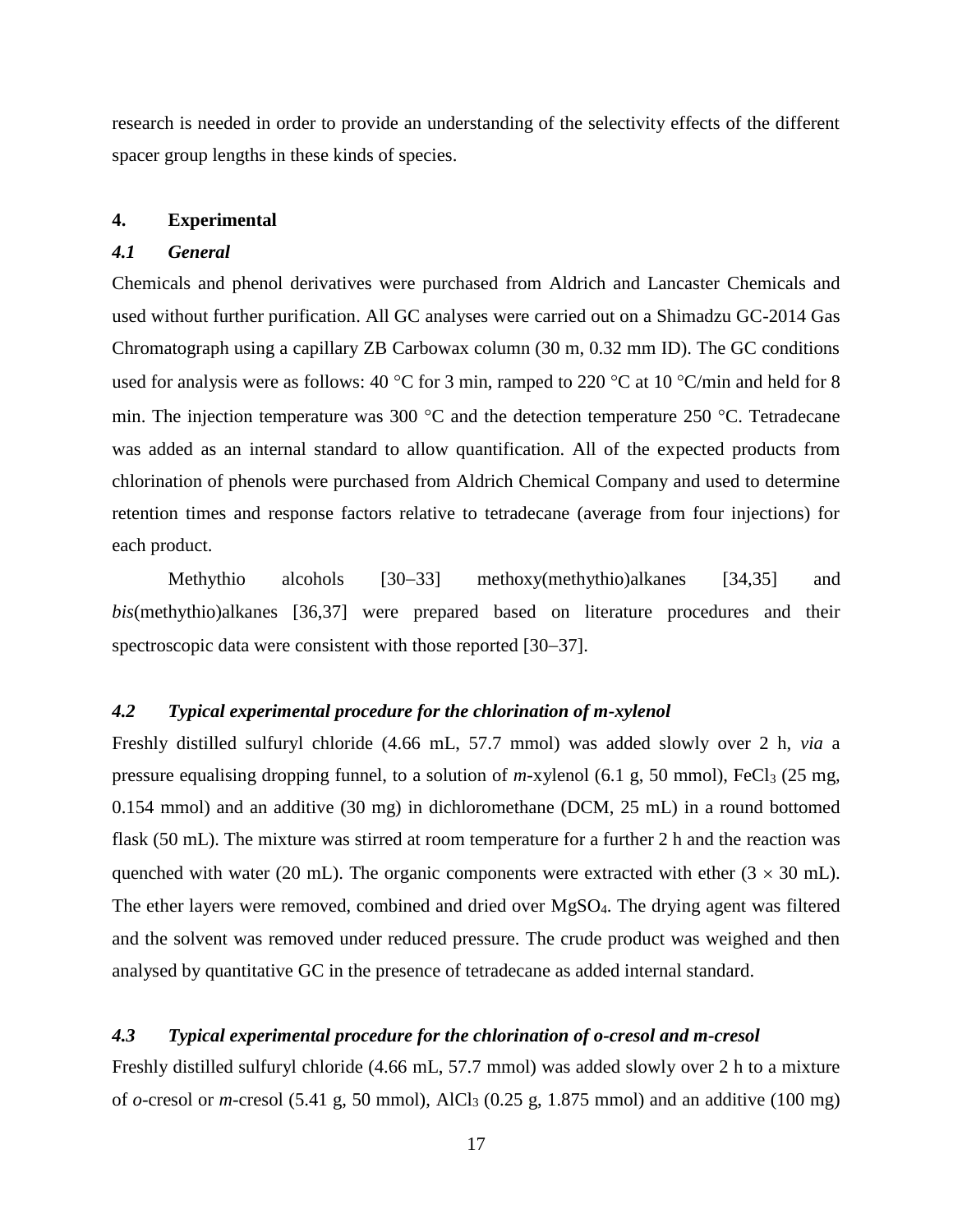in a round bottomed flask (50 mL). The mixture was stirred at room temperature for a further 2 h, then worked-up and analyzed by GC as shown for *m*-xylenol.

#### *4.4 Typical experimental procedure for the chlorination of phenol*

Freshly distilled sulfuryl chloride (4.66 mL, 57.7 mmol) was added slowly over 2 h to a mixture of melted phenol (4.7 g, 50 mmol), AlCl<sub>3</sub> (50 mg, 0.375 mmol) and additive (50 mg) in a round bottomed flask (50 mL). The mixture was stirred at room temperature for a further 2 h then worked-up and analyzed by GC as shown for *m*-xylenol.

#### *4.5 Computational methods*

Calculations were carried out using Spartan '10 running on a Mac Pro computer at the B3LYP/6- 31G\* level of theory.

#### **Disclosure statement**

No potential conflict of interest was reported by the authors.

#### **Acknowledgments**

The project was supported by Cardiff University, Iraqi Government and King Saud University, Deanship of Scientific Research, Research Chairs. Professor Bakthan Singaram is thanked for useful discussions.

#### **References and Notes**

- [ $\ddagger$ ] Current address: College of Engineering Al-Musayab, University of Babylon, Iraq.
- [1] Cremlyn, R. Pesticides, Preparation and Mode of Action. Wiley: Chichester; 1978.
- [2] Grant MH. Kirk-Othmer Encyclopaedia of Chemical Technology. 4<sup>th</sup> Ed; New York: Wiley Interscience; 1992.
- [3] Nishihara A, Kato H. Chlorination of phenols. Japanese Patent JP4,9035,344A, 1974; Chem Abstr. 1974;81:120196.
- [4] Gibson GP. CLXXXV.—The monochloro-derivatives of m-cresol. J Chem Soc. 1926;129:1424–1428.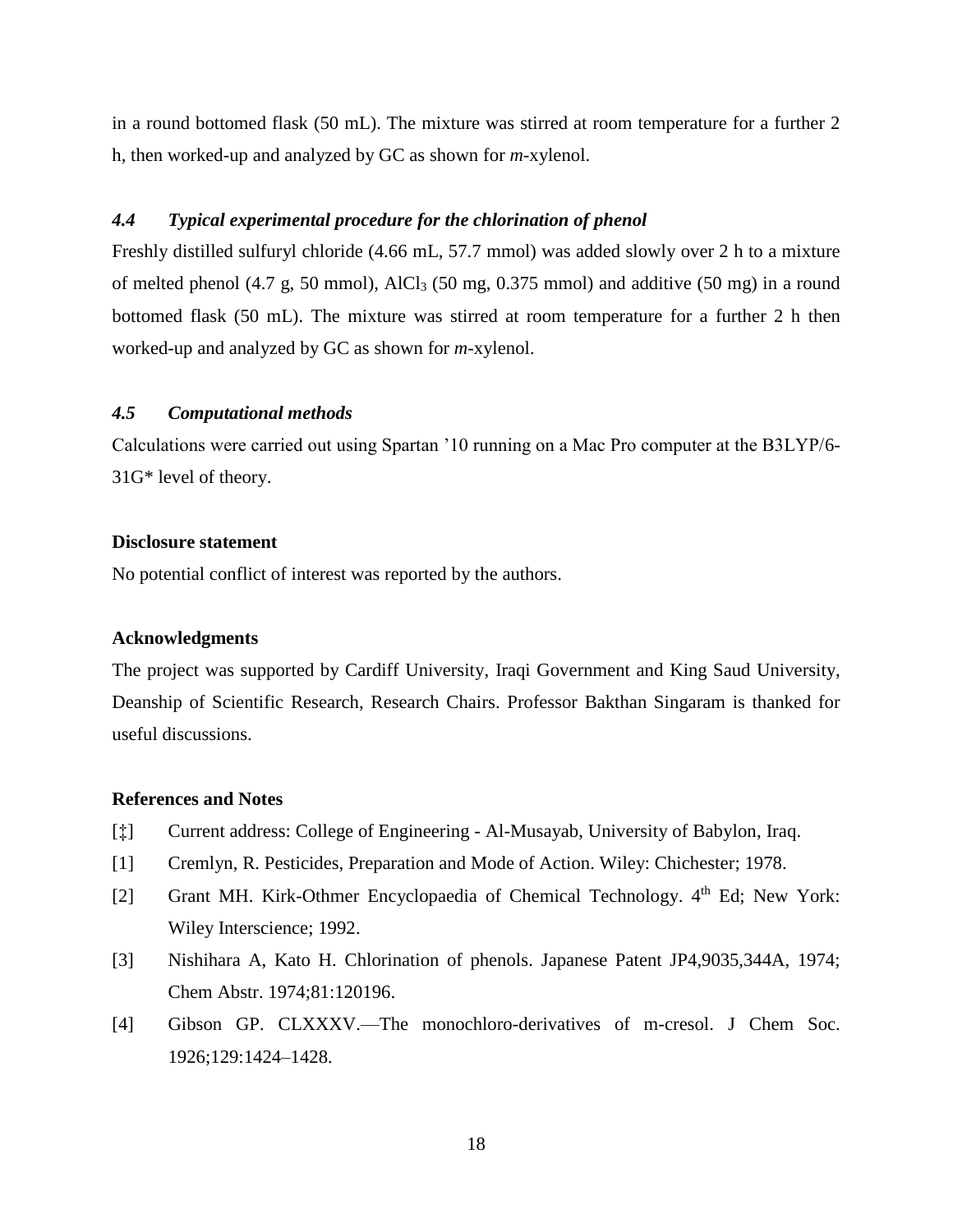- [5] Sah PPT, Anderson HH. The preparation and properties of three isomeric n-hexyl cresols and their chlorinated derivatives. J Am Chem Soc. 1941;63:3164–3167.
- [6] Gnaim JM, Sheldon RA. Shape-selective para-chlorination of phenol using sulfuryl chloride with the aid of microporous catalysts. Tetrahedron Lett. 2004;45:9397–9399.
- [7] Bugnet EA, Brough AR, Greatrex R, Kee TP. On the para-selective chlorination of orthocresol. Tetrahedron 2002;58:8059–8065.
- [8] Wang M, Ma J, Che J. Method for preparing 2,4-dichlorophenol from phenol via directional catalytic chlorination. Chinese Patent CN103435453A, 2013; Chem Abstr. 2013;160:101060.
- [9] Sun X, Sun Y, Zhang C, Rao Y. Room-temperature Pd-catalyzed C–H chlorination by weak coordination: one-pot synthesis of 2-chlorophenols with excellent regioselectivity Chem Commun. 2014;50:1262–1264.
- [10] Singh PP, Thatikonda T, Kumar KAA, Sawant SD.; Singh B, Sharma AK, Sharma PR. Cu-Mn spinel oxide catalyzed regioselective halogenation of phenols and N-heteroarenes. J Org Chem 2012;77:5823–5828.
- [11] Bovonsombat P, Ali R, Khan C, Leykajarakul J, Pla-on K, Aphimanchindakul S, Pungcharoenpong N, Timsuea N, Arunrat A, Punpongjareorn N. Facile p-toluenesulfonic acid-promoted para-selective monobromination and chlorination of phenol and analogues. Tetrahedron 2010;66:6928–6935.
- [12] Priya V, Mathiyalagan N. Chlorination of phenol and p-nitrophenol by Nchloronicotinamide in aqueous acetic acid medium, kinetic and mechanistic study. Asian J Chem. 2010;22:5218–5222.
- [13] Geetha S, Namrata P. Effect of acetic acid on chlorination of some phenols by Chloramine-T: a kinetic approach. Res J Chem Sci. 2014;4:86–89.
- [14] Xiong Y, Duan H, Meng X, Ding Z, Feng W. Highly selective synthesis of chlorophenols under microwave irradiation. J Chem. 2016;2016:960414, doi: 10.1155/2016/2960414.
- [15] Georgiev D, Saes BWH, Johnston HJ, Boys SK, Healy A, Hulme AN. Selective and efficient generation of *ortho*-brominated *para*-substituted phenols in ACS-grade methanol. Molecules 2016;21:88; doi:10.3390/molecules21010088.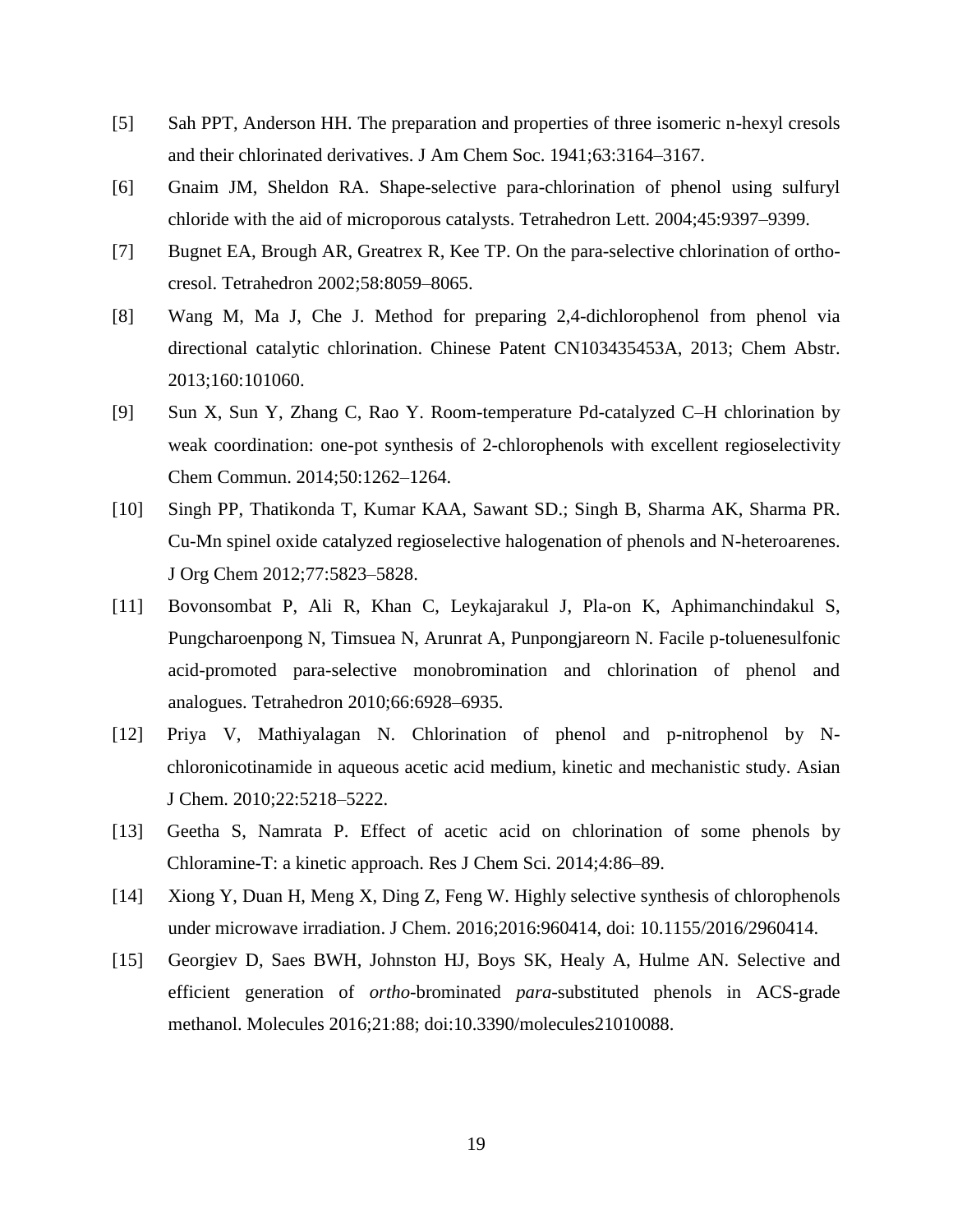- [16] Maddox SM, Dinh AN, Armenta F, Um J, Gustafson AL. A practical Lewis base catalyzed electrophilic chlorination of arenes and heterocycles. Org Lett. 2016;18:5476– 5479.
- [17] Watson WD. Regioselective para-chlorination of activated aromatic compounds. J. Org. Chem. 1985;50:2145–2148.
- [18] Watson WD. Chlorination with sulfuryl chloride. US Patent US3,920,757A, 1975; Chem Abstr. 1976;84:43612.
- [19] Binns JS, Braithwaite MJ. p-Chlorophenol. Ger Offen DE2,726,436A1, 1977; Chem Abstr. 1978;88:120784.
- [20] Tzimas M, Smith K, Brown CM, Payne K. Chlorination of aromatic compounds and catalysts therefor. European Patent EP0866049A2, 1998; Chem Abstr. 1998;129:260219.
- [21] Smith K, Tzimas M, Brown CM, Payne K. Dialkyl sulfides as selective catalysts for the chlorination of phenols. Sulfur Lett. 1999;22:89–101.
- [22] Tzimas M, Smith K, Brown CM, Payne K. Chlorination of aromatic compounds and catalysts therefor. European Patent EP0866048A2, 1998; Chem Abstr. 1998;129:275696.
- [23] Smith K, Tzimas M, Brown CM, Payne K. Dithia-alkanes and modified Merrifield resins as selective catalysts for the chlorination of phenols. Sulfur Lett. 1999;22:103–123.
- [24] Smith K, El-Hiti GA. Catalytic, green and regioselective Friedel-Crafts acylation of simple aromatics and heterocycles over zeolites. Curr Org Chem. 2015;19:585–598.
- [25] Smith K, El-Hiti GA. Use of zeolites for green and *para*-selective electrophilic aromatic substitution reactions. Green Chem. 2011;13:1579–1608.
- [26] Smith K, El-Hiti GA. Regioselective electrophilic aromatic substitution reactions over reusable zeolites. Curr Org Chem. 2006;10:1603–1625.
- [27] Smith K, El-Hiti GA. Regioselective control of electrophilic aromatic substitution reactions. Curr Org Synth. 2004;1:253–274.
- [28] Smith K, Al-Zuhairi AJ, El-Hiti GA, Alshammari MB. Comparison of cyclic and polymeric disulfides as catalysts for the regioselective chlorination of phenols. J Sulfur Chem. 2015;36:74–85.
- [29] Guy A, Lemaire M, Guetté J-P. Halogenation regioselective en serie aromatique—I: Chloration des phenols et de leurs ethers a l'aide de reactifs mettant en jeu des interactions donneur-accepteur. Tetrahedron 1982;38:2339–2346.